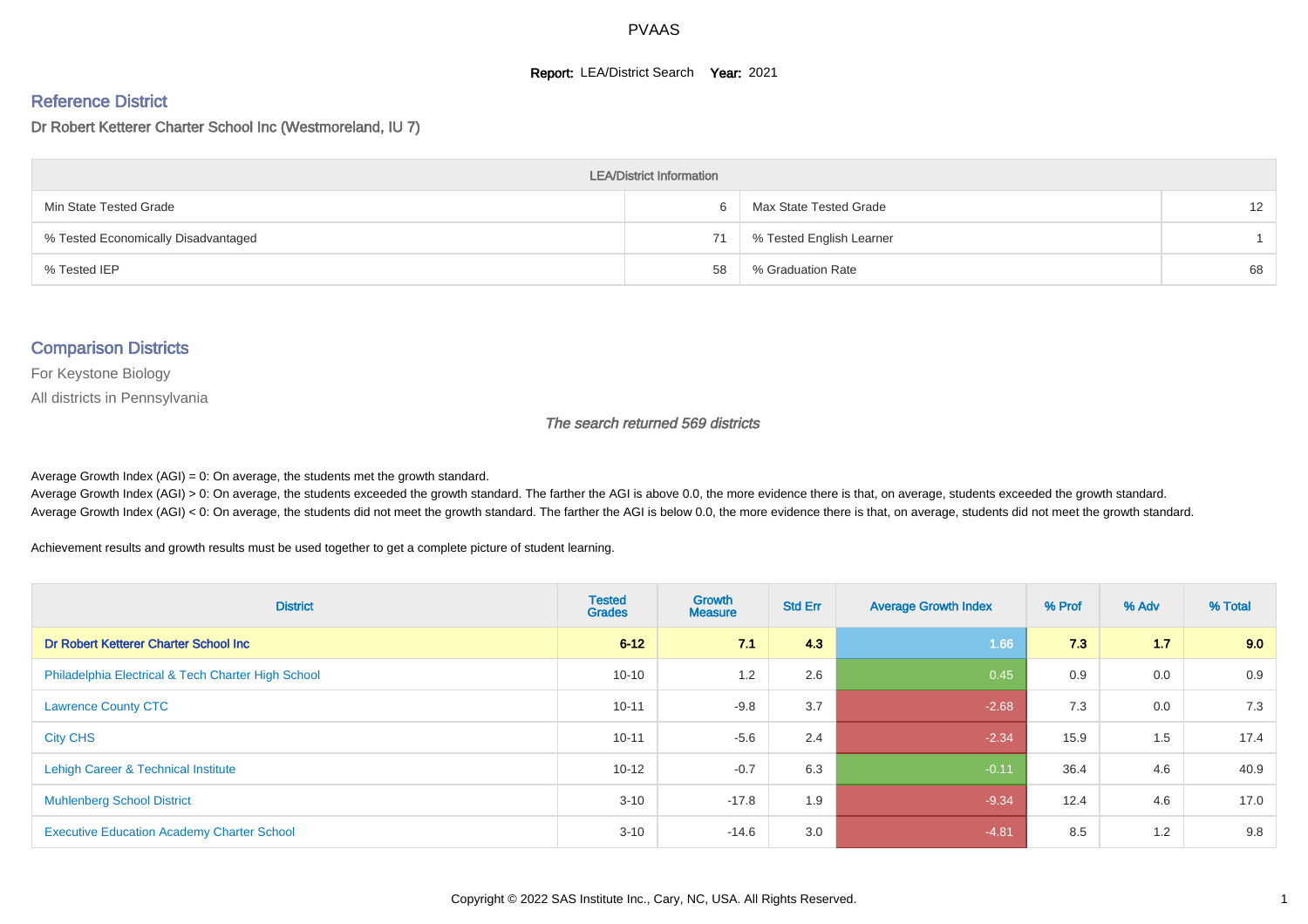| <b>District</b>                               | <b>Tested</b><br><b>Grades</b> | <b>Growth</b><br><b>Measure</b> | <b>Std Err</b> | <b>Average Growth Index</b> | % Prof | % Adv   | % Total |
|-----------------------------------------------|--------------------------------|---------------------------------|----------------|-----------------------------|--------|---------|---------|
| Dr Robert Ketterer Charter School Inc         | $6 - 12$                       | 7.1                             | 4.3            | 1.66                        | 7.3    | $1.7$   | 9.0     |
| <b>Chartiers-Houston School District</b>      | $3 - 10$                       | $-16.5$                         | 3.5            | $-4.79$                     | 26.3   | 6.6     | 32.9    |
| <b>Neshannock Township School District</b>    | $3 - 10$                       | $-12.5$                         | 2.7            | $-4.73$                     | 29.0   | 13.0    | 42.0    |
| <b>Mid Valley School District</b>             | $3 - 10$                       | $-11.1$                         | 2.7            | $-4.07$                     | 28.3   | 8.1     | 36.4    |
| <b>Shikellamy School District</b>             | $3 - 10$                       | $-8.3$                          | 2.4            | $-3.42$                     | 20.8   | 18.5    | 39.2    |
| Lackawanna Trail School District              | $3 - 10$                       | $-11.0$                         | 3.3            | $-3.35$                     | 13.1   | 18.0    | 31.2    |
| <b>Wissahickon School District</b>            | $3 - 10$                       | $-5.3$                          | 1.7            | $-3.14$                     | 27.5   | 29.0    | 56.6    |
| Jefferson-Morgan School District              | $3 - 10$                       | $-12.0$                         | 3.9            | $-3.09$                     | 28.6   | 6.1     | 34.7    |
| <b>California Area School District</b>        | $3 - 10$                       | $-13.7$                         | 4.5            | $-3.06$                     | 41.7   | 16.7    | 58.3    |
| <b>Avonworth School District</b>              | $3 - 10$                       | $-6.2$                          | 2.3            | $-2.68$                     | 35.9   | 14.1    | 50.0    |
| <b>Antietam School District</b>               | $3 - 10$                       | $-9.5$                          | 3.7            | $-2.57$                     | 20.9   | 1.5     | 22.4    |
| <b>Carmichaels Area School District</b>       | $3 - 10$                       | $-7.0$                          | 3.1            | $-2.30$                     | 17.8   | 9.6     | 27.4    |
| <b>Yough School District</b>                  | $3 - 10$                       | $-6.2$                          | 2.7            | $-2.27$                     | 28.9   | $8.8\,$ | 37.7    |
| <b>Wyoming Area School District</b>           | $3 - 10$                       | $-5.5$                          | 2.5            | $-2.21$                     | 32.0   | 9.6     | 41.6    |
| <b>West Middlesex Area School District</b>    | $3 - 10$                       | $-7.4$                          | 3.5            | $-2.11$                     | 32.0   | 9.6     | 41.6    |
| <b>Cambria Heights School District</b>        | $3 - 10$                       | $-6.2$                          | 2.9            | $-2.11$                     | 25.0   | 13.0    | 38.0    |
| <b>Sto-Rox School District</b>                | $3 - 10$                       | $-7.0$                          | 3.5            | $-1.99$                     | 3.2    | 0.0     | 3.2     |
| <b>Shanksville-Stonycreek School District</b> | $3 - 10$                       | $-8.6$                          | 5.5            | $-1.55$                     | 17.6   | 23.5    | 41.2    |
| <b>Troy Area School District</b>              | $3 - 10$                       | $-4.7$                          | 3.2            | $-1.46$                     | 22.8   | 16.5    | 39.2    |
| <b>Northeast Bradford School District</b>     | $3 - 10$                       | $-5.0$                          | 3.7            | $-1.35$                     | 30.6   | 4.8     | 35.5    |
| <b>Rose Tree Media School District</b>        | $3 - 10$                       | $-2.8$                          | 2.1            | $-1.33$                     | 35.2   | 29.6    | 64.8    |
| <b>Beaver Area School District</b>            | $3 - 10$                       | $-3.0$                          | 2.5            | $-1.16$                     | 25.8   | 27.8    | 53.6    |
| <b>Harmony Area School District</b>           | $3 - 10$                       | $-5.7$                          | 5.0            | $-1.13$                     | 33.3   | 0.0     | 33.3    |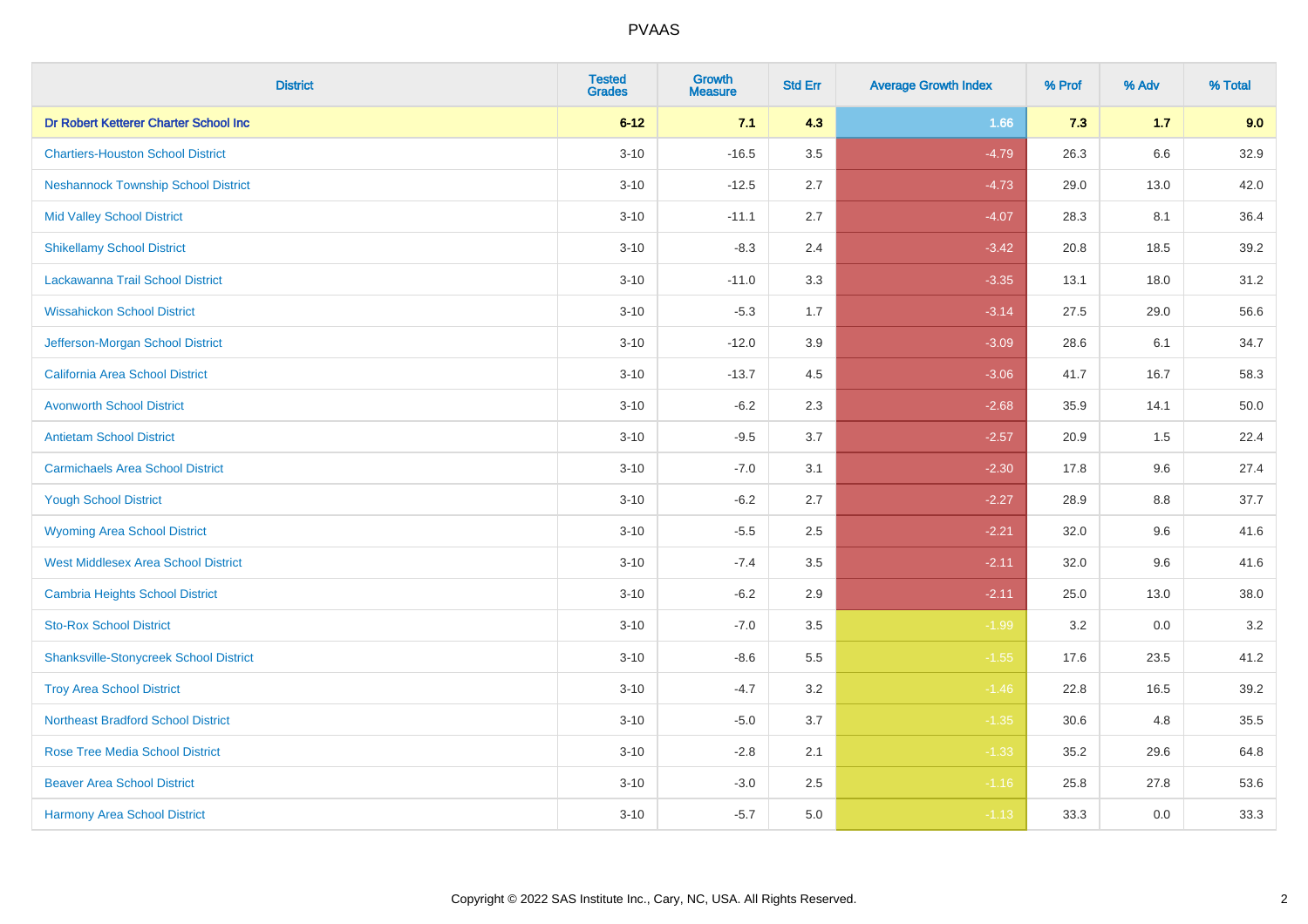| <b>District</b>                            | <b>Tested</b><br><b>Grades</b> | <b>Growth</b><br><b>Measure</b> | <b>Std Err</b> | <b>Average Growth Index</b> | % Prof | % Adv | % Total  |
|--------------------------------------------|--------------------------------|---------------------------------|----------------|-----------------------------|--------|-------|----------|
| Dr Robert Ketterer Charter School Inc      | $6 - 12$                       | 7.1                             | 4.3            | 1.66                        | 7.3    | $1.7$ | 9.0      |
| <b>Moshannon Valley School District</b>    | $3 - 10$                       | $-5.1$                          | 4.6            | $-1.12$                     | 25.0   | 12.5  | 37.5     |
| <b>Mahanoy Area School District</b>        | $3 - 10$                       | $-3.4$                          | 3.1            | $-1.07$                     | 21.4   | 8.6   | $30.0\,$ |
| <b>Northwest Area School District</b>      | $3 - 10$                       | $-3.2$                          | 3.3            | $-0.97$                     | 30.4   | 13.0  | 43.5     |
| <b>Propel Charter School-Montour</b>       | $3 - 10$                       | $-3.4$                          | 3.6            | $-0.93$                     | 7.7    | 0.0   | 7.7      |
| <b>Mount Union Area School District</b>    | $3 - 10$                       | $-2.5$                          | 2.8            | $-0.89$                     | 19.8   | 5.8   | 25.6     |
| <b>Reynolds School District</b>            | $3 - 10$                       | $-3.0$                          | 3.5            | $-0.87$                     | 27.3   | 9.1   | 36.4     |
| <b>Carbondale Area School District</b>     | $3 - 10$                       | $-2.8$                          | 3.2            | $-0.87$                     | 27.5   | 2.9   | 30.4     |
| <b>Valley Grove School District</b>        | $3 - 10$                       | $-4.0$                          | 5.5            | $-0.72$                     | 68.4   | 15.8  | 84.2     |
| <b>Tri-Valley School District</b>          | $3 - 10$                       | $-2.7$                          | 3.9            | $-0.69$                     | 31.0   | 9.5   | 40.5     |
| <b>Monessen City School District</b>       | $3 - 10$                       | $-3.9$                          | 5.6            | $-0.69$                     | 21.0   | 10.5  | 31.6     |
| <b>Southeastern Greene School District</b> | $3 - 10$                       | $-2.3$                          | 4.4            | $-0.53$                     | 29.0   | 9.7   | 38.7     |
| <b>Clearfield Area School District</b>     | $3 - 10$                       | $-1.3$                          | 3.7            | $-0.34$                     | 43.9   | 24.6  | 68.4     |
| <b>MaST Community Charter School</b>       | $3 - 10$                       | $-0.9$                          | 2.5            | $-0.34$                     | 25.0   | 21.6  | 46.6     |
| <b>Ferndale Area School District</b>       | $3 - 10$                       | $-1.1$                          | 4.1            | $-0.27$                     | 21.0   | 7.9   | 29.0     |
| <b>Fort Cherry School District</b>         | $3 - 10$                       | $-0.7$                          | 3.1            | $-0.21$                     | 30.6   | 14.1  | 44.7     |
| Portage Area School District               | $3 - 10$                       | $-0.5$                          | 3.3            | $-0.14$                     | 27.0   | 20.6  | 47.6     |
| <b>Freeport Area School District</b>       | $3 - 10$                       | $-0.2$                          | 2.1            | $-0.10$                     | 37.4   | 29.8  | 67.2     |
| <b>Garnet Valley School District</b>       | $3 - 10$                       | 0.2                             | 1.7            | 0.13                        | 34.9   | 26.4  | 61.3     |
| <b>Marion Center Area School District</b>  | $3 - 10$                       | 0.8                             | 2.9            | 0.27                        | 23.3   | 11.1  | 34.4     |
| South Williamsport Area School District    | $3 - 10$                       | 0.9                             | 3.1            | 0.31                        | 38.4   | 11.6  | 50.0     |
| <b>MaST Community Charter School II</b>    | $3 - 10$                       | 1.4                             | 3.0            | 0.45                        | 16.1   | 4.6   | 20.7     |
| <b>Abington School District</b>            | $3 - 10$                       | 0.9                             | 1.6            | 0.57                        | 29.7   | 28.7  | 58.4     |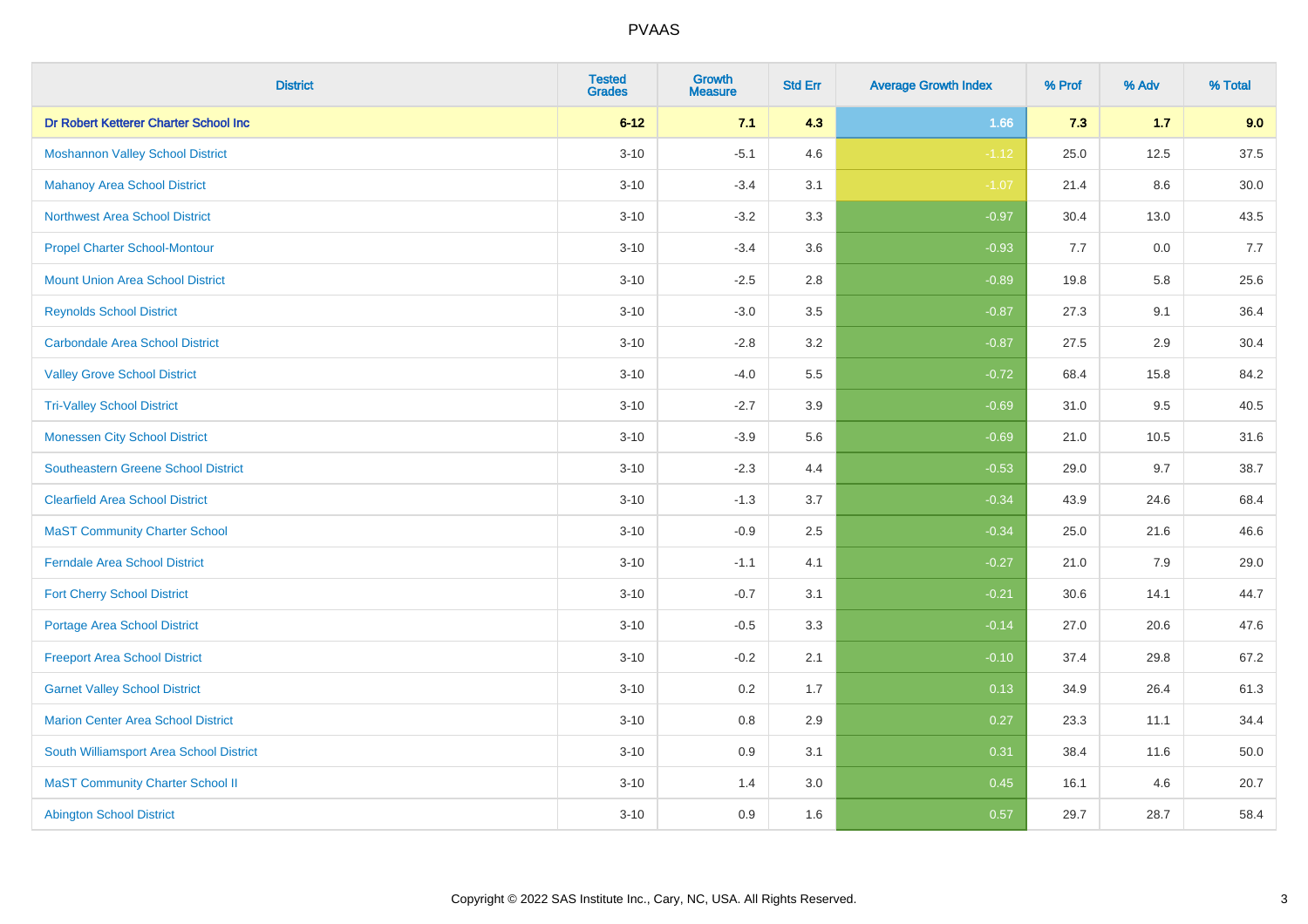| <b>District</b>                                    | <b>Tested</b><br><b>Grades</b> | <b>Growth</b><br><b>Measure</b> | <b>Std Err</b> | <b>Average Growth Index</b> | % Prof | % Adv | % Total |
|----------------------------------------------------|--------------------------------|---------------------------------|----------------|-----------------------------|--------|-------|---------|
| Dr Robert Ketterer Charter School Inc              | $6 - 12$                       | 7.1                             | 4.3            | 1.66                        | 7.3    | 1.7   | 9.0     |
| <b>Sullivan County School District</b>             | $3 - 10$                       | 2.5                             | 4.3            | 0.58                        | 43.6   | 7.7   | 51.3    |
| <b>Bethlehem-Center School District</b>            | $3 - 10$                       | 2.1                             | 3.5            | 0.59                        | 32.3   | 4.6   | 36.9    |
| <b>Belmont Charter School</b>                      | $3 - 10$                       | 2.2                             | 3.4            | 0.64                        | 5.3    | 1.8   | 7.0     |
| <b>Centennial School District</b>                  | $3 - 10$                       | 1.5                             | 1.5            | 0.98                        | 23.6   | 12.4  | 36.0    |
| <b>Southeast Delco School District</b>             | $3 - 10$                       | 3.9                             | 3.5            | 1.12                        | 18.6   | 3.4   | 22.0    |
| <b>Bellwood-Antis School District</b>              | $3 - 10$                       | 3.5                             | 2.8            | 1.24                        | 40.9   | 19.4  | 60.2    |
| <b>Bloomsburg Area School District</b>             | $3 - 10$                       | 4.3                             | 3.4            | 1.26                        | 36.5   | 20.6  | 57.1    |
| <b>Mastery Charter School - Thomas Campus</b>      | $3 - 10$                       | 7.9                             | 5.7            | 1.39                        | 12.5   | 0.0   | 12.5    |
| <b>Central Valley School District</b>              | $3 - 10$                       | 4.7                             | 2.6            | 1.83                        | 37.8   | 18.5  | 56.3    |
| <b>Benton Area School District</b>                 | $3 - 10$                       | 8.1                             | 4.0            | 2.01                        | 35.7   | 28.6  | 64.3    |
| <b>Wallingford-Swarthmore School District</b>      | $3 - 10$                       | 5.0                             | 2.2            | 2.25                        | 33.3   | 37.1  | 70.4    |
| <b>Glendale School District</b>                    | $3 - 10$                       | 7.9                             | 3.5            | 2.25                        | 42.6   | 9.3   | 51.8    |
| <b>Commonwealth Charter Academy Charter School</b> | $3 - 10$                       | 4.2                             | 1.6            | 2.68                        | 27.0   | 15.6  | 42.5    |
| South Butler County School District                | $3 - 10$                       | 6.3                             | 2.2            | 2.80                        | 37.8   | 19.2  | 57.0    |
| Allegheny-Clarion Valley School District           | $3 - 10$                       | 12.3                            | 4.1            | 3.03                        | 33.3   | 19.0  | 52.4    |
| <b>Kane Area School District</b>                   | $3 - 10$                       | 8.8                             | 2.9            | 3.07                        | 31.4   | 19.8  | 51.2    |
| <b>Mars Area School District</b>                   | $3 - 10$                       | 6.6                             | 1.9            | 3.45                        | 36.7   | 32.4  | 69.1    |
| <b>Tredyffrin-Easttown School District</b>         | $3 - 10$                       | 8.7                             | 2.4            | 3.57                        | 35.2   | 35.8  | 71.0    |
| Maritime Academy Charter School                    | $3 - 10$                       | 13.2                            | 3.1            | 4.29                        | 24.0   | 1.3   | 25.3    |
| <b>Montrose Area School District</b>               | $3 - 10$                       | 12.3                            | 2.8            | 4.41                        | 37.8   | 28.9  | 66.7    |
| <b>Pennridge School District</b>                   | $3 - 10$                       | 7.4                             | 1.5            | 5.10                        | 32.0   | 27.6  | 59.6    |
| <b>Fleetwood Area School District</b>              | $3 - 10$                       | 10.4                            | 2.0            | 5.19                        | 31.7   | 25.8  | 57.5    |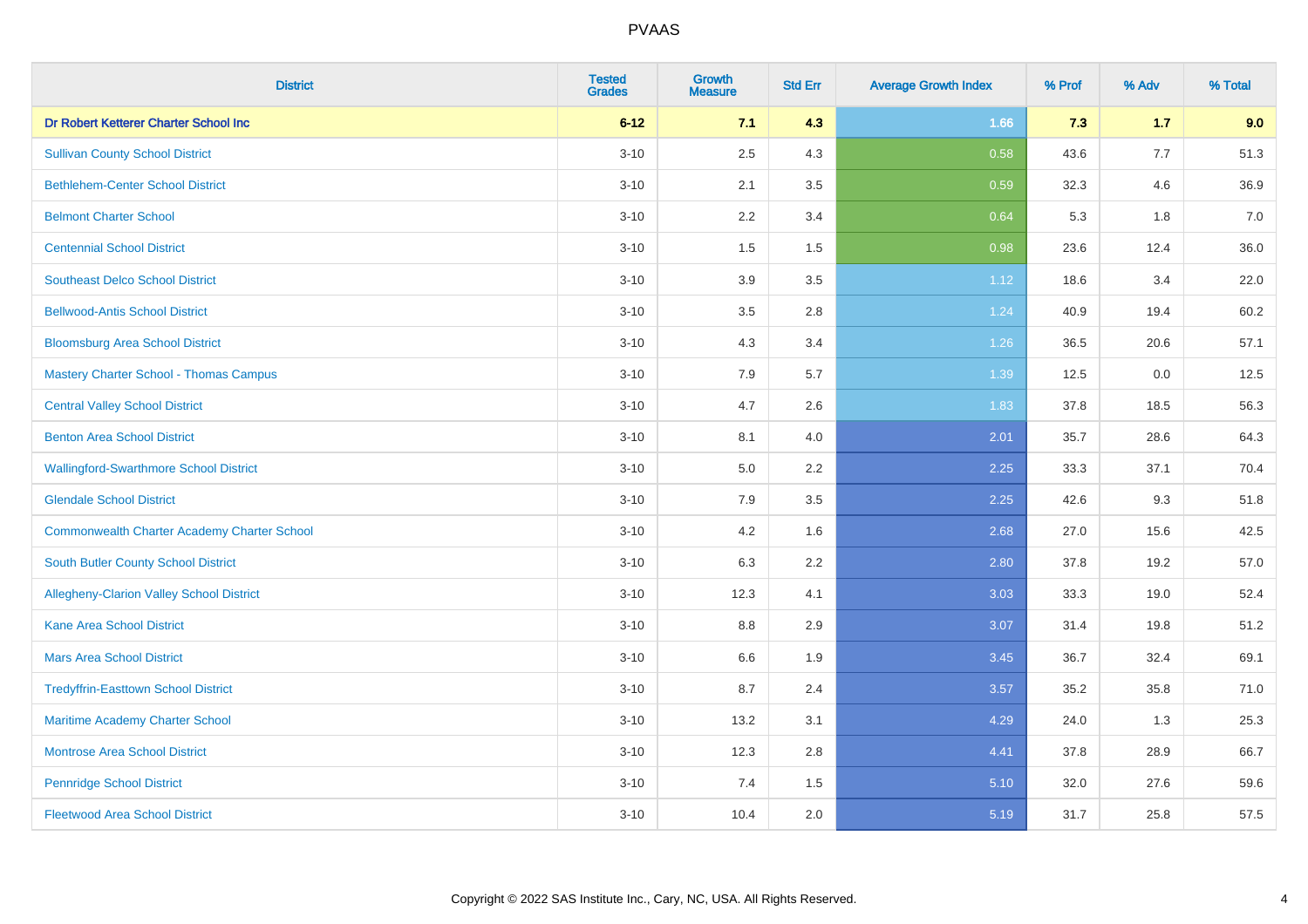| <b>District</b>                              | <b>Tested</b><br><b>Grades</b> | <b>Growth</b><br><b>Measure</b> | <b>Std Err</b> | <b>Average Growth Index</b> | % Prof | % Adv   | % Total |
|----------------------------------------------|--------------------------------|---------------------------------|----------------|-----------------------------|--------|---------|---------|
| Dr Robert Ketterer Charter School Inc        | $6 - 12$                       | 7.1                             | 4.3            | 1.66                        | 7.3    | $1.7$   | 9.0     |
| <b>Avon Grove School District</b>            | $3 - 10$                       | 7.6                             | 1.4            | 5.29                        | 33.7   | 33.2    | 67.0    |
| <b>Blue Mountain School District</b>         | $3 - 10$                       | 12.2                            | 2.1            | 5.81                        | 30.7   | 26.1    | 56.8    |
| <b>Collegium Charter School</b>              | $3 - 10$                       | 21.2                            | 2.6            | 8.18                        | 25.4   | 16.4    | 41.8    |
| <b>Derry Township School District</b>        | $3 - 10$                       | 20.1                            | 2.0            | 10.20                       | 32.8   | 46.9    | 79.7    |
| <b>Pittsburgh School District</b>            | $3 - 11$                       | $-13.0$                         | 1.1            | $-12.25$                    | 16.1   | 6.5     | 22.6    |
| <b>Butler Area School District</b>           | $3 - 11$                       | $-14.1$                         | 1.5            | $-9.60$                     | 26.4   | 11.1    | 37.5    |
| <b>North Hills School District</b>           | $3 - 11$                       | $-15.8$                         | 1.8            | $-8.84$                     | 26.4   | 19.8    | 46.2    |
| <b>Cheltenham School District</b>            | $3 - 11$                       | $-17.6$                         | 2.0            | $-8.74$                     | 24.4   | 8.3     | 32.6    |
| <b>Williamsport Area School District</b>     | $3 - 11$                       | $-11.7$                         | 1.4            | $-8.29$                     | 18.2   | 10.5    | 28.7    |
| <b>Greater Latrobe School District</b>       | $3 - 11$                       | $-14.1$                         | 2.0            | $-7.14$                     | 41.0   | 12.6    | 53.6    |
| <b>Kennett Consolidated School District</b>  | $3 - 11$                       | $-10.4$                         | 1.7            | $-6.27$                     | 28.7   | 14.0    | 42.7    |
| <b>Big Beaver Falls Area School District</b> | $3 - 11$                       | $-17.9$                         | 2.8            | $-6.27$                     | 9.4    | 2.8     | 12.2    |
| <b>Coatesville Area School District</b>      | $3 - 11$                       | $-9.5$                          | 1.6            | $-5.81$                     | 12.8   | 3.3     | 16.2    |
| <b>Central Cambria School District</b>       | $3 - 11$                       | $-12.7$                         | 2.3            | $-5.61$                     | 19.4   | 7.4     | 26.9    |
| <b>Aliquippa School District</b>             | $3 - 11$                       | $-20.0$                         | 3.6            | $-5.54$                     | 1.7    | $0.0\,$ | 1.7     |
| <b>Frazier School District</b>               | $3 - 11$                       | $-18.9$                         | 3.4            | $-5.49$                     | 18.3   | 1.4     | 19.7    |
| <b>Washington School District</b>            | $3 - 11$                       | $-15.9$                         | 2.9            | $-5.44$                     | 12.9   | 1.7     | 14.7    |
| Philadelphia Academy Charter School          | $3 - 11$                       | $-14.7$                         | 2.7            | $-5.42$                     | 21.6   | 3.9     | 25.5    |
| <b>Bristol Township School District</b>      | $3 - 11$                       | $-7.4$                          | 1.4            | $-5.32$                     | 13.8   | 4.6     | 18.4    |
| <b>Wilkes-Barre Area School District</b>     | $3 - 11$                       | $-12.4$                         | 2.4            | $-5.18$                     | 14.2   | 3.7     | 17.9    |
| <b>East Lycoming School District</b>         | $3 - 11$                       | $-10.9$                         | 2.1            | $-5.08$                     | 22.5   | 8.2     | 30.8    |
| Meyersdale Area School District              | $3 - 11$                       | $-16.1$                         | 3.3            | $-4.94$                     | 20.3   | 5.8     | 26.1    |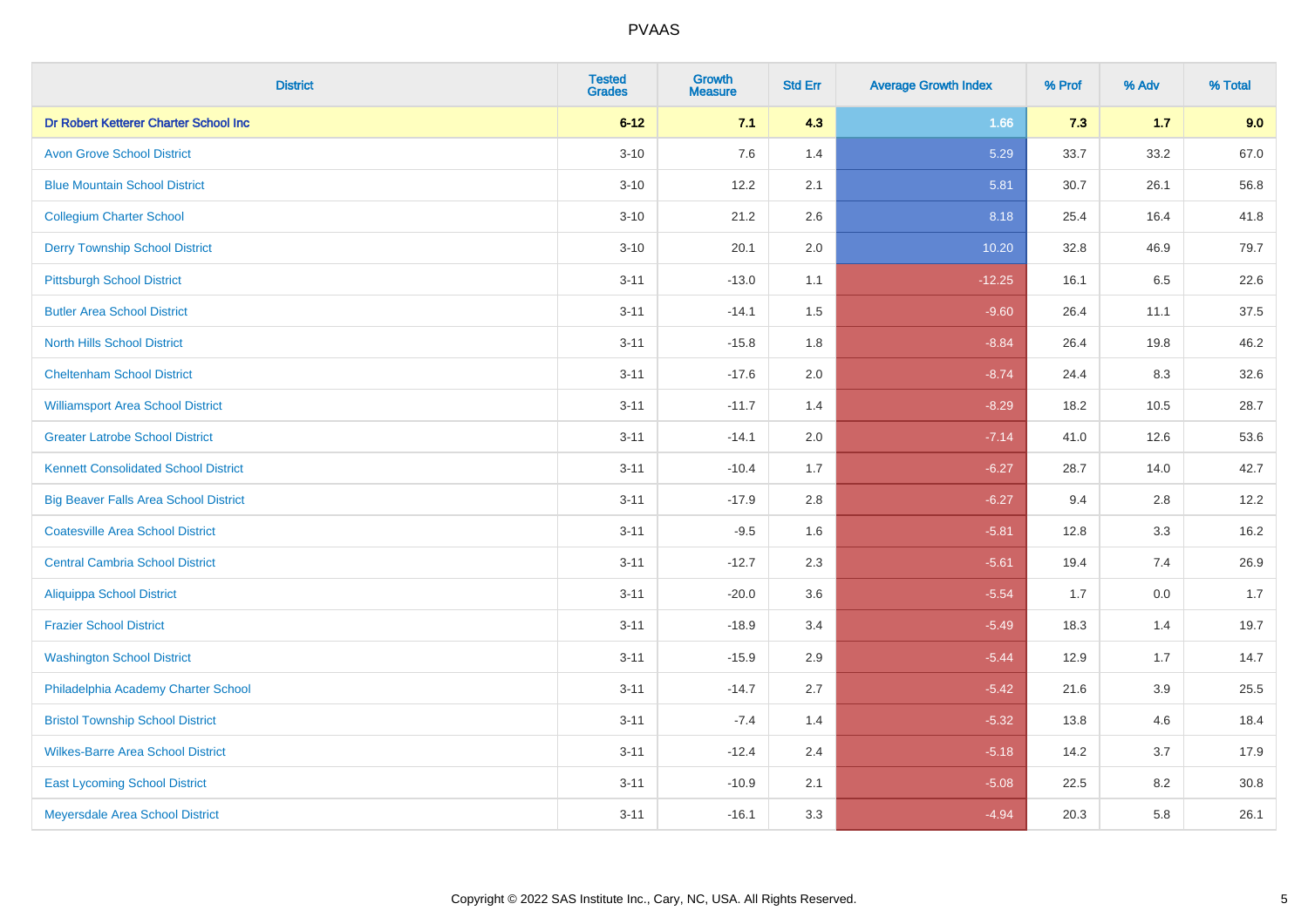| <b>District</b>                               | <b>Tested</b><br><b>Grades</b> | <b>Growth</b><br><b>Measure</b> | <b>Std Err</b> | <b>Average Growth Index</b> | % Prof | % Adv | % Total  |
|-----------------------------------------------|--------------------------------|---------------------------------|----------------|-----------------------------|--------|-------|----------|
| Dr Robert Ketterer Charter School Inc         | $6 - 12$                       | 7.1                             | 4.3            | 1.66                        | 7.3    | 1.7   | 9.0      |
| <b>Trinity Area School District</b>           | $3 - 11$                       | $-8.7$                          | 1.8            | $-4.87$                     | 20.9   | 9.8   | $30.8\,$ |
| <b>Girard School District</b>                 | $3 - 11$                       | $-12.3$                         | 2.6            | $-4.76$                     | 29.7   | 18.9  | 48.6     |
| <b>Fannett-Metal School District</b>          | $3 - 11$                       | $-22.3$                         | 4.8            | $-4.65$                     | 16.4   | 6.6   | 23.0     |
| <b>Derry Area School District</b>             | $3 - 11$                       | $-11.8$                         | 2.6            | $-4.53$                     | 34.8   | 6.1   | 40.9     |
| <b>Northwestern School District</b>           | $3 - 11$                       | $-14.6$                         | 3.2            | $-4.51$                     | 32.5   | 13.7  | 46.2     |
| <b>Dunmore School District</b>                | $3 - 11$                       | $-12.2$                         | 2.7            | $-4.51$                     | 15.0   | 5.3   | 20.4     |
| <b>Hanover Public School District</b>         | $3 - 11$                       | $-12.4$                         | 2.7            | $-4.50$                     | 22.7   | 6.2   | 28.9     |
| Jim Thorpe Area School District               | $3 - 11$                       | $-10.9$                         | 2.4            | $-4.48$                     | 19.5   | 6.0   | 25.5     |
| <b>Greenville Area School District</b>        | $3 - 11$                       | $-13.2$                         | 3.0            | $-4.45$                     | 32.1   | 4.6   | 36.7     |
| <b>Chambersburg Area School District</b>      | $3 - 11$                       | $-5.6$                          | 1.3            | $-4.42$                     | 24.2   | 15.2  | 39.4     |
| <b>General Mclane School District</b>         | $3 - 11$                       | $-10.7$                         | 2.4            | $-4.40$                     | 34.0   | 15.6  | 49.6     |
| <b>Big Spring School District</b>             | $3 - 11$                       | $-9.8$                          | 2.3            | $-4.32$                     | 23.6   | 12.9  | 36.5     |
| <b>Central Dauphin School District</b>        | $3 - 11$                       | $-5.2$                          | 1.2            | $-4.24$                     | 29.3   | 8.7   | 38.0     |
| <b>Chartiers Valley School District</b>       | $3 - 11$                       | $-9.1$                          | 2.1            | $-4.23$                     | 20.7   | 17.4  | 38.0     |
| <b>Central Fulton School District</b>         | $3 - 11$                       | $-13.3$                         | 3.2            | $-4.20$                     | 18.1   | 9.7   | 27.8     |
| <b>Williamsburg Community School District</b> | $3 - 11$                       | $-16.9$                         | 4.1            | $-4.14$                     | 22.4   | 0.0   | 22.4     |
| <b>Moniteau School District</b>               | $3 - 11$                       | $-11.8$                         | 2.9            | $-4.07$                     | 22.6   | 5.0   | 27.6     |
| <b>Mcguffey School District</b>               | $3 - 11$                       | $-12.1$                         | 3.0            | $-4.06$                     | 12.8   | 5.9   | 18.6     |
| <b>Southmoreland School District</b>          | $3 - 11$                       | $-12.5$                         | 3.1            | $-4.04$                     | 33.3   | 15.5  | 48.8     |
| <b>Milton Area School District</b>            | $3 - 11$                       | $-10.1$                         | 2.5            | $-4.04$                     | 23.0   | 11.3  | 34.2     |
| <b>Deer Lakes School District</b>             | $3 - 11$                       | $-10.0$                         | 2.5            | $-4.02$                     | 27.7   | 9.9   | 37.6     |
| <b>Ellwood City Area School District</b>      | $3 - 11$                       | $-12.5$                         | 3.1            | $-4.00$                     | 26.7   | 8.7   | 35.4     |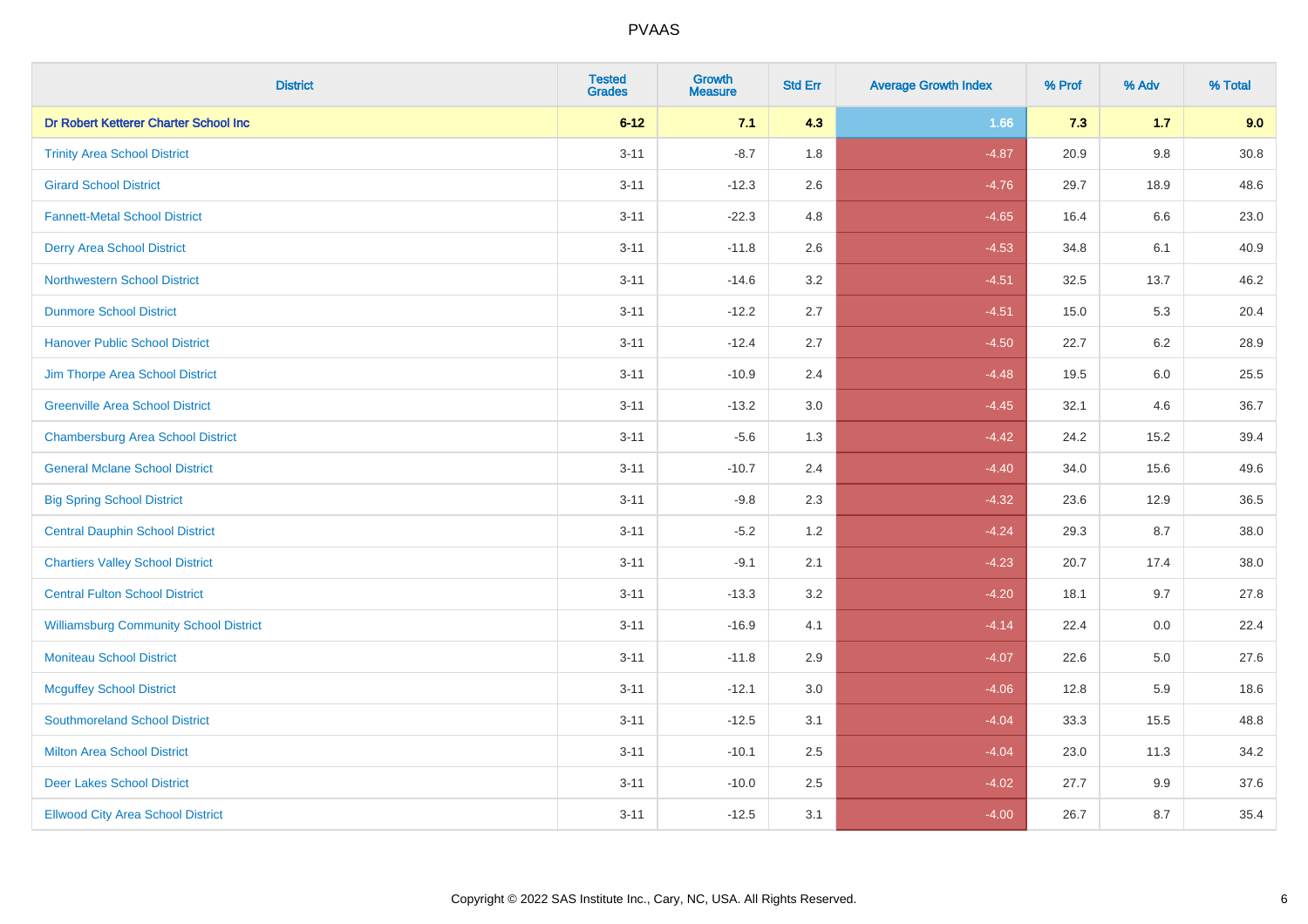| <b>District</b>                           | <b>Tested</b><br><b>Grades</b> | <b>Growth</b><br><b>Measure</b> | <b>Std Err</b> | <b>Average Growth Index</b> | % Prof | % Adv | % Total |
|-------------------------------------------|--------------------------------|---------------------------------|----------------|-----------------------------|--------|-------|---------|
| Dr Robert Ketterer Charter School Inc     | $6 - 12$                       | 7.1                             | 4.3            | 1.66                        | 7.3    | $1.7$ | 9.0     |
| <b>Plum Borough School District</b>       | $3 - 11$                       | $-9.4$                          | 2.4            | $-3.98$                     | 32.9   | 27.4  | 60.4    |
| <b>Windber Area School District</b>       | $3 - 11$                       | $-11.9$                         | 3.0            | $-3.94$                     | 41.0   | 10.3  | 51.3    |
| <b>Bethlehem Area School District</b>     | $3 - 11$                       | $-4.5$                          | 1.1            | $-3.91$                     | 20.4   | 11.3  | 31.7    |
| <b>Tacony Academy Charter School</b>      | $3 - 11$                       | $-12.9$                         | 3.3            | $-3.90$                     | 8.6    | 1.4   | 10.0    |
| <b>Pittston Area School District</b>      | $3 - 11$                       | $-8.2$                          | 2.2            | $-3.75$                     | 26.7   | 14.8  | 41.5    |
| <b>Mohawk Area School District</b>        | $3 - 11$                       | $-10.5$                         | 2.8            | $-3.75$                     | 35.1   | 10.6  | 45.7    |
| <b>Shade-Central City School District</b> | $3 - 11$                       | $-14.6$                         | 4.0            | $-3.68$                     | 9.6    | 0.0   | 9.6     |
| Morrisville Borough School District       | $3 - 11$                       | $-13.1$                         | 3.7            | $-3.52$                     | 4.9    | 1.6   | 6.6     |
| Mechanicsburg Area School District        | $3 - 11$                       | $-5.7$                          | 1.6            | $-3.48$                     | 35.1   | 16.0  | 51.2    |
| <b>South Park School District</b>         | $3 - 11$                       | $-8.8$                          | 2.5            | $-3.46$                     | 28.1   | 17.0  | 45.2    |
| <b>Burgettstown Area School District</b>  | $3 - 11$                       | $-11.2$                         | 3.2            | $-3.46$                     | 16.0   | 2.7   | 18.7    |
| <b>Ligonier Valley School District</b>    | $3 - 11$                       | $-10.8$                         | 3.1            | $-3.43$                     | 34.1   | 5.8   | 39.9    |
| <b>Mount Carmel Area School District</b>  | $3 - 11$                       | $-7.9$                          | 2.3            | $-3.38$                     | 18.2   | 4.4   | 22.6    |
| East Stroudsburg Area School District     | $3 - 11$                       | $-4.9$                          | 1.4            | $-3.38$                     | 22.7   | 12.5  | 35.2    |
| <b>Riverview School District</b>          | $3 - 11$                       | $-13.0$                         | 4.0            | $-3.29$                     | 43.1   | 7.8   | 51.0    |
| <b>Canon-Mcmillan School District</b>     | $3 - 11$                       | $-5.0$                          | 1.5            | $-3.25$                     | 30.8   | 28.5  | 59.3    |
| <b>Somerset Area School District</b>      | $3 - 11$                       | $-7.6$                          | 2.4            | $-3.17$                     | 21.0   | 14.5  | 35.5    |
| <b>Parkland School District</b>           | $3 - 11$                       | $-3.7$                          | 1.2            | $-3.17$                     | 31.4   | 30.6  | 62.0    |
| <b>Keystone Oaks School District</b>      | $3 - 11$                       | $-7.2$                          | 2.3            | $-3.14$                     | 30.0   | 11.1  | 41.0    |
| <b>Hanover Area School District</b>       | $3 - 11$                       | $-14.7$                         | 4.7            | $-3.13$                     | 12.1   | 3.0   | 15.2    |
| <b>Greensburg Salem School District</b>   | $3 - 11$                       | $-6.9$                          | 2.2            | $-3.06$                     | 30.3   | 13.3  | 43.6    |
| Gettysburg Area School District           | $3 - 11$                       | $-6.0$                          | 2.0            | $-3.02$                     | 28.8   | 19.6  | 48.5    |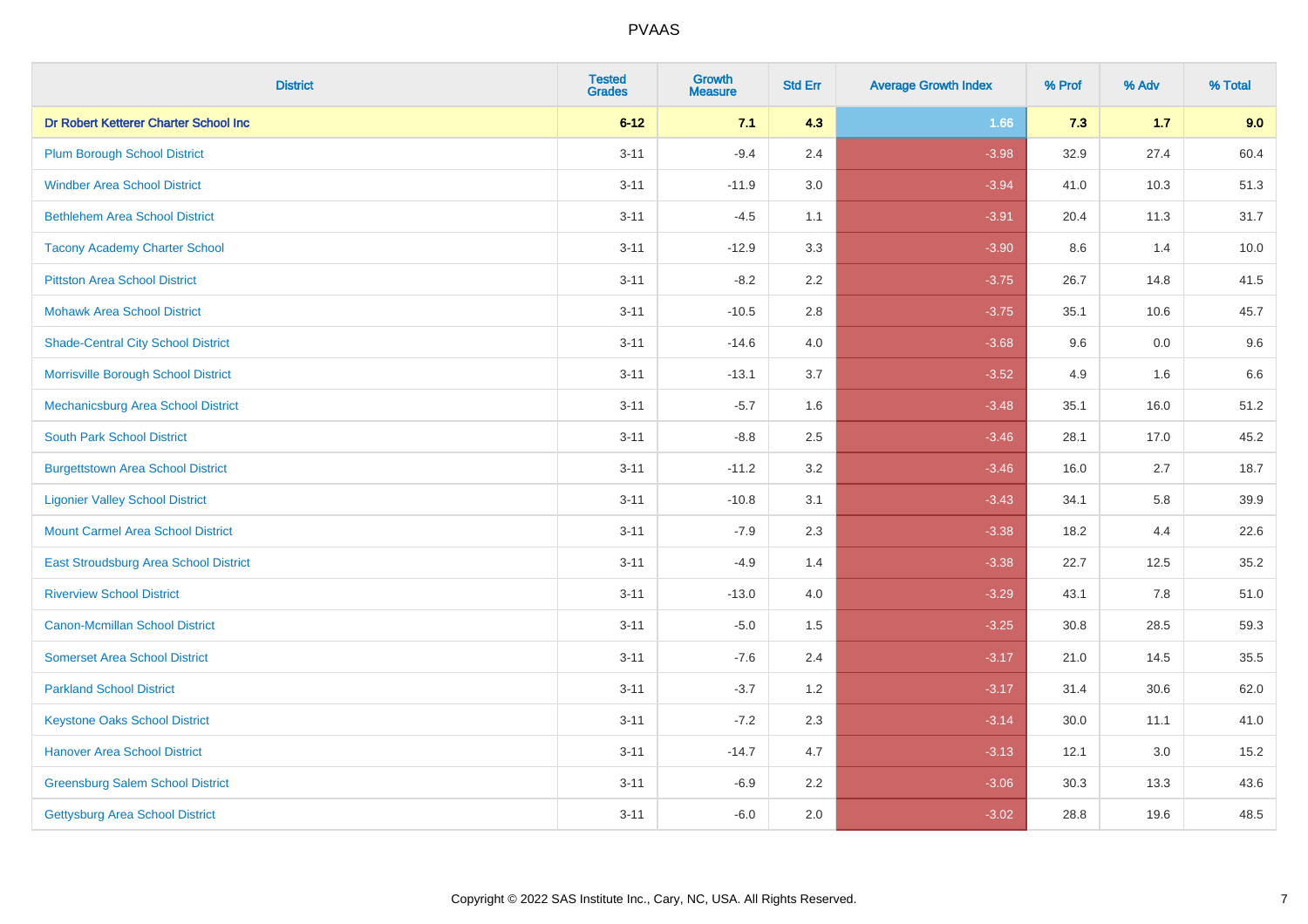| <b>District</b>                              | <b>Tested</b><br><b>Grades</b> | <b>Growth</b><br><b>Measure</b> | <b>Std Err</b> | <b>Average Growth Index</b> | % Prof | % Adv   | % Total |
|----------------------------------------------|--------------------------------|---------------------------------|----------------|-----------------------------|--------|---------|---------|
| Dr Robert Ketterer Charter School Inc        | $6 - 12$                       | 7.1                             | 4.3            | 1.66                        | 7.3    | $1.7$   | 9.0     |
| <b>Corry Area School District</b>            | $3 - 11$                       | $-6.8$                          | 2.3            | $-3.01$                     | 24.0   | $8.8\,$ | 32.8    |
| <b>Carlisle Area School District</b>         | $3 - 11$                       | $-5.2$                          | 1.7            | $-2.99$                     | 28.0   | 19.3    | 47.3    |
| <b>Montour School District</b>               | $3 - 11$                       | $-6.1$                          | 2.1            | $-2.95$                     | 31.8   | 23.6    | 55.3    |
| <b>Baldwin-Whitehall School District</b>     | $3 - 11$                       | $-5.5$                          | 1.9            | $-2.93$                     | 32.0   | 14.7    | 46.7    |
| Mifflinburg Area School District             | $3 - 11$                       | $-6.0$                          | 2.1            | $-2.87$                     | 32.7   | 13.3    | 46.0    |
| <b>Berwick Area School District</b>          | $3 - 11$                       | $-6.9$                          | 2.4            | $-2.84$                     | 22.3   | 11.5    | 33.8    |
| Southern Columbia Area School District       | $3 - 11$                       | $-8.5$                          | 3.0            | $-2.83$                     | 30.5   | 12.8    | 43.3    |
| <b>Sharon City School District</b>           | $3 - 11$                       | $-6.5$                          | 2.3            | $-2.79$                     | 13.1   | 5.0     | 18.1    |
| <b>Pottsgrove School District</b>            | $3 - 11$                       | $-5.5$                          | 2.0            | $-2.78$                     | 28.6   | 10.3    | 38.8    |
| <b>Karns City Area School District</b>       | $3 - 11$                       | $-7.2$                          | 2.6            | $-2.71$                     | 26.4   | 20.8    | 47.2    |
| <b>Eastern York School District</b>          | $3 - 11$                       | $-6.2$                          | 2.3            | $-2.70$                     | 27.8   | 18.5    | 46.4    |
| <b>Governor Mifflin School District</b>      | $3 - 11$                       | $-4.4$                          | 1.6            | $-2.69$                     | 30.3   | $7.7$   | 38.0    |
| <b>Connellsville Area School District</b>    | $3 - 11$                       | $-5.3$                          | 2.0            | $-2.67$                     | 24.2   | 5.0     | 29.1    |
| <b>Blairsville-Saltsburg School District</b> | $3 - 11$                       | $-7.5$                          | 2.8            | $-2.67$                     | 20.1   | 8.2     | 28.3    |
| <b>Richland School District</b>              | $3 - 11$                       | $-6.9$                          | 2.6            | $-2.63$                     | 40.1   | 20.9    | 61.0    |
| <b>Bethel Park School District</b>           | $3 - 11$                       | $-4.4$                          | 1.7            | $-2.62$                     | 40.1   | 27.3    | 67.4    |
| <b>Forbes Road School District</b>           | $3 - 11$                       | $-11.5$                         | 4.7            | $-2.43$                     | 23.1   | 10.3    | 33.3    |
| <b>Redbank Valley School District</b>        | $3 - 11$                       | $-7.5$                          | 3.1            | $-2.41$                     | 12.4   | 10.6    | 23.1    |
| <b>Wyoming Valley West School District</b>   | $3 - 11$                       | $-5.5$                          | 2.3            | $-2.38$                     | 22.2   | 9.2     | 31.4    |
| Mount Pleasant Area School District          | $3 - 11$                       | $-5.4$                          | 2.3            | $-2.37$                     | 33.3   | 8.7     | 42.0    |
| <b>Octorara Area School District</b>         | $3 - 11$                       | $-7.5$                          | 3.2            | $-2.35$                     | 26.1   | 17.0    | 43.2    |
| <b>Riverside School District</b>             | $3 - 11$                       | $-6.2$                          | 2.7            | $-2.33$                     | 20.8   | 17.0    | 37.7    |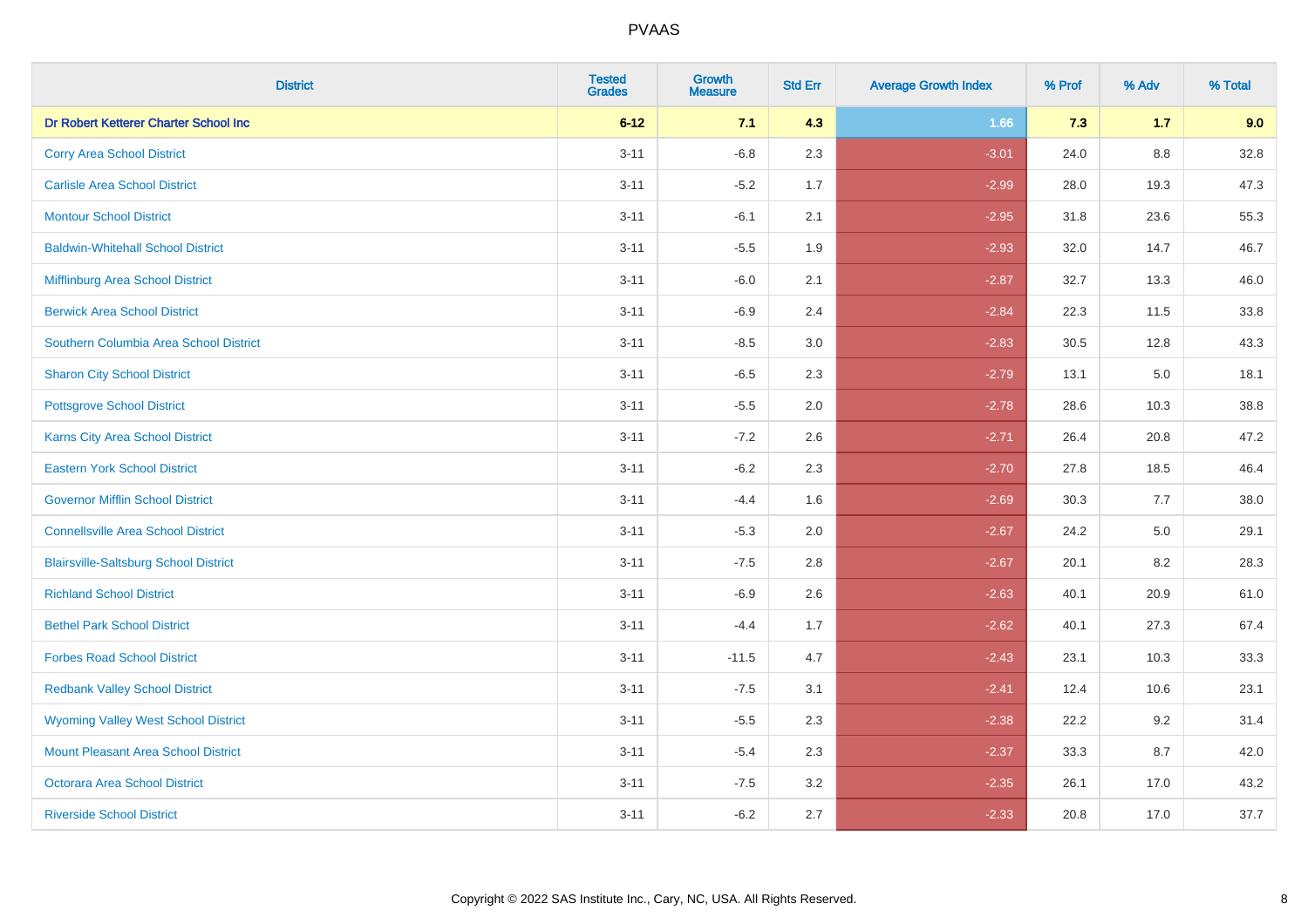| <b>District</b>                                | <b>Tested</b><br><b>Grades</b> | <b>Growth</b><br><b>Measure</b> | <b>Std Err</b> | <b>Average Growth Index</b> | % Prof | % Adv | % Total |
|------------------------------------------------|--------------------------------|---------------------------------|----------------|-----------------------------|--------|-------|---------|
| Dr Robert Ketterer Charter School Inc          | $6 - 12$                       | 7.1                             | 4.3            | 1.66                        | 7.3    | $1.7$ | 9.0     |
| <b>Jamestown Area School District</b>          | $3 - 11$                       | $-9.5$                          | 4.1            | $-2.33$                     | 41.5   | 4.9   | 46.3    |
| <b>Commodore Perry School District</b>         | $3 - 11$                       | $-10.4$                         | 4.5            | $-2.30$                     | 29.4   | 5.9   | 35.3    |
| <b>Susquenita School District</b>              | $3 - 11$                       | $-5.9$                          | 2.6            | $-2.28$                     | 30.6   | 13.9  | 44.4    |
| <b>Owen J Roberts School District</b>          | $3 - 11$                       | $-3.5$                          | 1.5            | $-2.27$                     | 36.8   | 24.4  | 61.2    |
| <b>Elizabeth Forward School District</b>       | $3 - 11$                       | $-5.5$                          | 2.5            | $-2.25$                     | 32.2   | 12.8  | 45.0    |
| <b>Western Beaver County School District</b>   | $3 - 11$                       | $-9.3$                          | 4.2            | $-2.20$                     | 45.1   | 3.9   | 49.0    |
| North Schuylkill School District               | $3 - 11$                       | $-4.7$                          | 2.2            | $-2.16$                     | 20.2   | 11.7  | 31.9    |
| <b>Elk Lake School District</b>                | $3 - 11$                       | $-6.1$                          | 2.9            | $-2.12$                     | 26.3   | 11.6  | 37.9    |
| <b>East Allegheny School District</b>          | $3 - 11$                       | $-6.4$                          | 3.0            | $-2.11$                     | 21.0   | 7.4   | 28.4    |
| <b>West Greene School District</b>             | $3 - 11$                       | $-8.1$                          | 3.9            | $-2.08$                     | 31.0   | 11.9  | 42.9    |
| <b>Wellsboro Area School District</b>          | $3 - 11$                       | $-6.3$                          | 3.0            | $-2.08$                     | 24.4   | 13.4  | 37.8    |
| <b>Boyertown Area School District</b>          | $3 - 11$                       | $-2.9$                          | 1.4            | $-2.06$                     | 30.8   | 22.6  | 53.4    |
| <b>Freedom Area School District</b>            | $3 - 11$                       | $-6.3$                          | 3.1            | $-2.04$                     | 22.9   | 8.4   | 31.3    |
| <b>Riverside Beaver County School District</b> | $3 - 11$                       | $-5.5$                          | 2.7            | $-2.03$                     | 35.8   | 23.2  | 59.0    |
| <b>Kiski Area School District</b>              | $3 - 11$                       | $-4.0$                          | 2.0            | $-1.99$                     | 23.1   | 18.2  | 41.3    |
| <b>Titusville Area School District</b>         | $3 - 11$                       | $-5.0$                          | 2.5            | $-1.98$                     | 26.5   | 6.8   | 33.3    |
| Lehigh Valley Academy Regional Charter School  | $3 - 11$                       | $-5.9$                          | 3.0            | $-1.98$                     | 20.0   | 7.7   | 27.7    |
| <b>North East School District</b>              | $3 - 11$                       | $-5.3$                          | 2.7            | $-1.97$                     | 31.7   | 24.8  | 56.4    |
| Schuylkill Haven Area School District          | $3 - 11$                       | $-5.3$                          | 2.7            | $-1.96$                     | 22.2   | 11.6  | 33.8    |
| Southern Lehigh School District                | $3 - 11$                       | $-4.1$                          | 2.1            | $-1.94$                     | 39.3   | 28.0  | 67.2    |
| Millersburg Area School District               | $3 - 11$                       | $-6.6$                          | 3.4            | $-1.92$                     | 24.1   | 10.3  | 34.5    |
| <b>Jenkintown School District</b>              | $3 - 11$                       | $-7.9$                          | 4.1            | $-1.92$                     | 34.1   | 27.3  | 61.4    |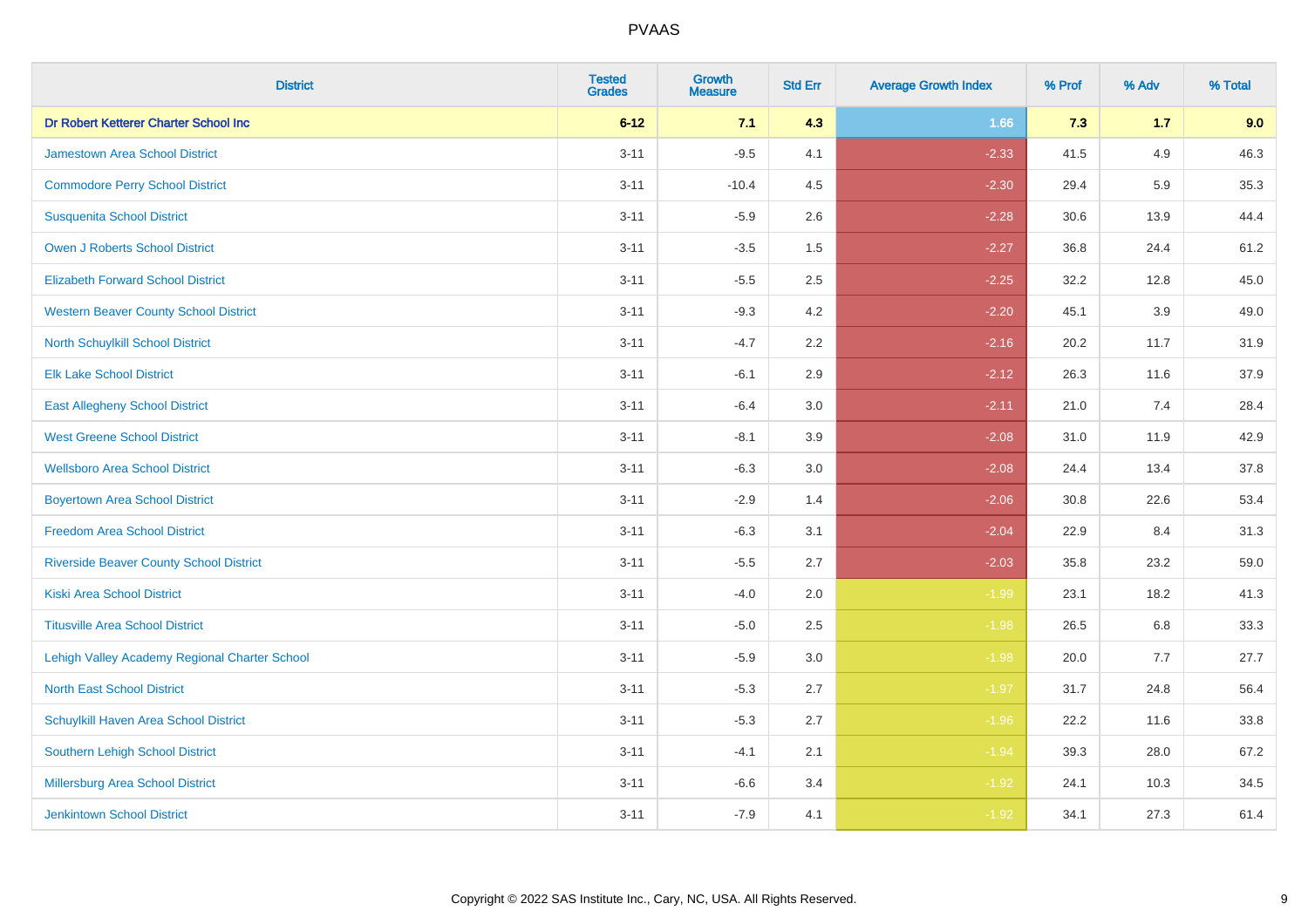| <b>District</b>                            | <b>Tested</b><br><b>Grades</b> | <b>Growth</b><br><b>Measure</b> | <b>Std Err</b> | <b>Average Growth Index</b> | % Prof | % Adv | % Total |
|--------------------------------------------|--------------------------------|---------------------------------|----------------|-----------------------------|--------|-------|---------|
| Dr Robert Ketterer Charter School Inc      | $6 - 12$                       | 7.1                             | 4.3            | 1.66                        | 7.3    | $1.7$ | 9.0     |
| <b>Penn Cambria School District</b>        | $3 - 11$                       | $-4.5$                          | 2.4            | $-1.86$                     | 27.3   | 15.8  | 43.2    |
| <b>Montgomery Area School District</b>     | $3 - 11$                       | $-5.8$                          | 3.2            | $-1.83$                     | 25.0   | 11.5  | 36.5    |
| <b>West Chester Area School District</b>   | $3 - 11$                       | $-2.1$                          | 1.2            | $-1.83$                     | 36.4   | 23.2  | 59.6    |
| <b>Pleasant Valley School District</b>     | $3 - 11$                       | $-3.3$                          | 1.8            | $-1.80$                     | 28.5   | 10.4  | 39.0    |
| New Kensington-Arnold School District      | $3 - 11$                       | $-5.8$                          | 3.2            | $-1.80$                     | 10.8   | 1.2   | 12.0    |
| Renaissance Academy Charter School         | $3 - 11$                       | $-5.6$                          | 3.1            | $-1.79$                     | 28.4   | 18.5  | 46.9    |
| <b>Oxford Area School District</b>         | $3 - 11$                       | $-3.1$                          | 1.8            | $-1.77$                     | 27.5   | 14.5  | 42.0    |
| Southern Huntingdon County School District | $3 - 11$                       | $-5.9$                          | 3.4            | $-1.76$                     | 32.8   | 4.9   | 37.7    |
| <b>Union Area School District</b>          | $3 - 11$                       | $-6.5$                          | 3.8            | $-1.70$                     | 30.6   | 12.2  | 42.9    |
| Hatboro-Horsham School District            | $3 - 11$                       | $-2.7$                          | 1.6            | $-1.65$                     | 27.9   | 17.9  | 45.8    |
| <b>Steelton-Highspire School District</b>  | $3 - 11$                       | $-5.3$                          | 3.2            | $-1.65$                     | 13.9   | 0.0   | 13.9    |
| Hollidaysburg Area School District         | $3 - 11$                       | $-2.7$                          | 1.6            | $-1.64$                     | 32.6   | 15.2  | 47.8    |
| <b>Laurel Highlands School District</b>    | $3 - 11$                       | $-3.8$                          | 2.3            | $-1.63$                     | 20.9   | 14.6  | 35.4    |
| Insight PA Cyber Charter School            | $3 - 11$                       | $-9.4$                          | 5.8            | $-1.62$                     | 25.6   | 4.6   | 30.2    |
| <b>Slippery Rock Area School District</b>  | $3 - 11$                       | $-3.8$                          | 2.5            | $-1.56$                     | 30.8   | 21.9  | 52.7    |
| <b>Charleroi School District</b>           | $3 - 11$                       | $-4.3$                          | 2.7            | $-1.55$                     | 22.2   | 15.9  | 38.1    |
| <b>Ridgway Area School District</b>        | $3 - 11$                       | $-6.1$                          | 4.0            | $-1.53$                     | 42.2   | 15.6  | 57.8    |
| <b>Nazareth Area School District</b>       | $3 - 11$                       | $-2.5$                          | 1.7            | $-1.53$                     | 29.2   | 24.6  | 53.8    |
| <b>Crestwood School District</b>           | $3 - 11$                       | $-3.4$                          | 2.2            | $-1.52$                     | 33.1   | 21.7  | 54.9    |
| <b>Towanda Area School District</b>        | $3 - 11$                       | $-4.0$                          | 2.6            | $-1.52$                     | 24.8   | 9.9   | 34.8    |
| <b>Greater Johnstown School District</b>   | $3 - 11$                       | $-3.5$                          | 2.4            | $-1.45$                     | 10.3   | 1.3   | 11.5    |
| Salisbury-Elk Lick School District         | $3 - 11$                       | $-8.4$                          | 5.8            | $-1.45$                     | 33.3   | 5.6   | 38.9    |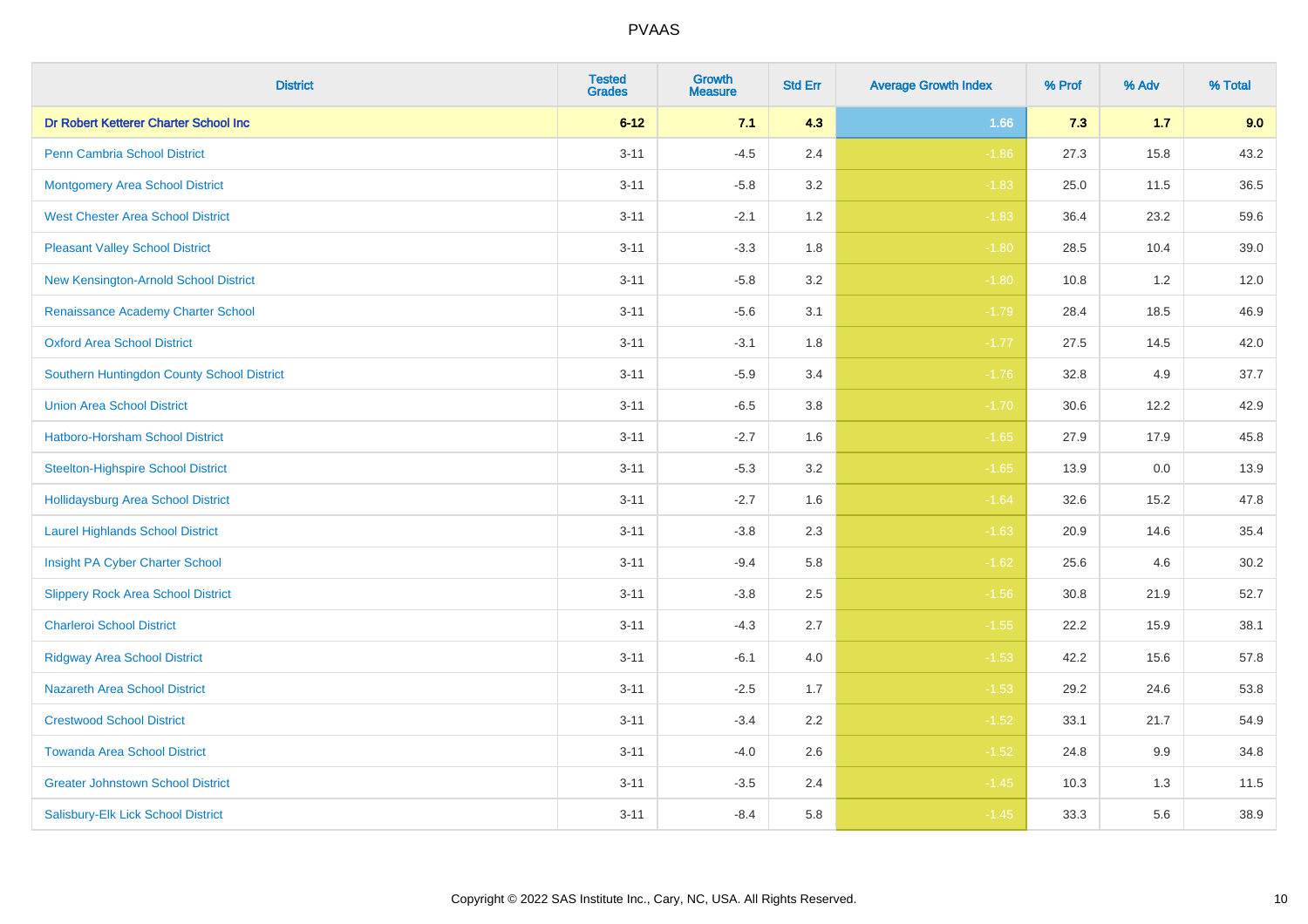| <b>District</b>                              | <b>Tested</b><br><b>Grades</b> | <b>Growth</b><br><b>Measure</b> | <b>Std Err</b> | <b>Average Growth Index</b> | % Prof | % Adv   | % Total |
|----------------------------------------------|--------------------------------|---------------------------------|----------------|-----------------------------|--------|---------|---------|
| Dr Robert Ketterer Charter School Inc        | $6 - 12$                       | 7.1                             | 4.3            | 1.66                        | 7.3    | $1.7$   | 9.0     |
| <b>Rochester Area School District</b>        | $3 - 11$                       | $-5.7$                          | 3.9            | $-1.45$                     | 14.9   | 2.1     | 17.0    |
| <b>Middletown Area School District</b>       | $3 - 11$                       | $-3.4$                          | 2.4            | $-1.44$                     | 34.3   | 15.2    | 49.4    |
| <b>Weatherly Area School District</b>        | $3 - 11$                       | $-5.8$                          | 4.0            | $-1.44$                     | 32.1   | 8.9     | 41.1    |
| <b>Franklin Area School District</b>         | $3 - 11$                       | $-3.7$                          | 2.6            | $-1.43$                     | 30.5   | 5.9     | 36.4    |
| <b>Chester-Upland School District</b>        | $3 - 11$                       | $-3.6$                          | 2.6            | $-1.38$                     | 1.6    | 0.0     | 1.6     |
| <b>Dubois Area School District</b>           | $3 - 11$                       | $-2.8$                          | 2.0            | $-1.37$                     | 35.5   | 19.0    | 54.6    |
| <b>Southern Fulton School District</b>       | $3 - 11$                       | $-5.1$                          | 4.0            | $-1.29$                     | 21.7   | 13.0    | 34.8    |
| <b>Shenandoah Valley School District</b>     | $3 - 11$                       | $-4.5$                          | 3.5            | $-1.29$                     | 14.3   | 0.0     | 14.3    |
| <b>Springfield Township School District</b>  | $3 - 11$                       | $-3.9$                          | 3.1            | $-1.27$                     | 37.2   | 30.8    | 68.1    |
| <b>Propel Charter School-Homestead</b>       | $3 - 11$                       | $-5.0$                          | 3.9            | $-1.27$                     | 7.3    | 0.0     | 7.3     |
| <b>Cornell School District</b>               | $3 - 11$                       | $-5.5$                          | 4.6            | $-1.20$                     | 11.3   | 3.2     | 14.5    |
| <b>Susquehanna Community School District</b> | $3 - 11$                       | $-4.5$                          | $3.8\,$        | $-1.19$                     | 31.9   | $8.8\,$ | 40.7    |
| <b>Shaler Area School District</b>           | $3 - 11$                       | $-2.1$                          | 1.8            | $-1.18$                     | 32.0   | 13.0    | 45.0    |
| Northwestern Lehigh School District          | $3 - 11$                       | $-2.4$                          | 2.1            | $-1.14$                     | 41.7   | 17.9    | 59.5    |
| <b>Shamokin Area School District</b>         | $3 - 11$                       | $-2.6$                          | 2.5            | $-1.06$                     | 19.6   | $9.8\,$ | 29.3    |
| <b>Sugar Valley Rural Charter School</b>     | $3 - 11$                       | $-3.6$                          | 3.7            | $-0.98$                     | 10.3   | 0.0     | 10.3    |
| <b>Uniontown Area School District</b>        | $3 - 11$                       | $-2.8$                          | 3.1            | $-0.91$                     | 31.7   | 7.3     | 39.0    |
| <b>Minersville Area School District</b>      | $3 - 11$                       | $-2.9$                          | 3.4            | $-0.86$                     | 27.4   | 9.7     | 37.1    |
| <b>Northgate School District</b>             | $3 - 11$                       | $-3.0$                          | 3.4            | $-0.85$                     | 35.6   | 6.8     | 42.4    |
| <b>Albert Gallatin Area School District</b>  | $3 - 11$                       | $-1.7$                          | 2.3            | $-0.72$                     | 31.9   | 20.7    | 52.7    |
| <b>Norwin School District</b>                | $3 - 11$                       | $-1.1$                          | 1.6            | $-0.70$                     | 37.7   | 27.6    | 65.2    |
| Northern Bedford County School District      | $3 - 11$                       | $-2.3$                          | 3.3            | $-0.69$                     | 26.2   | 16.9    | 43.1    |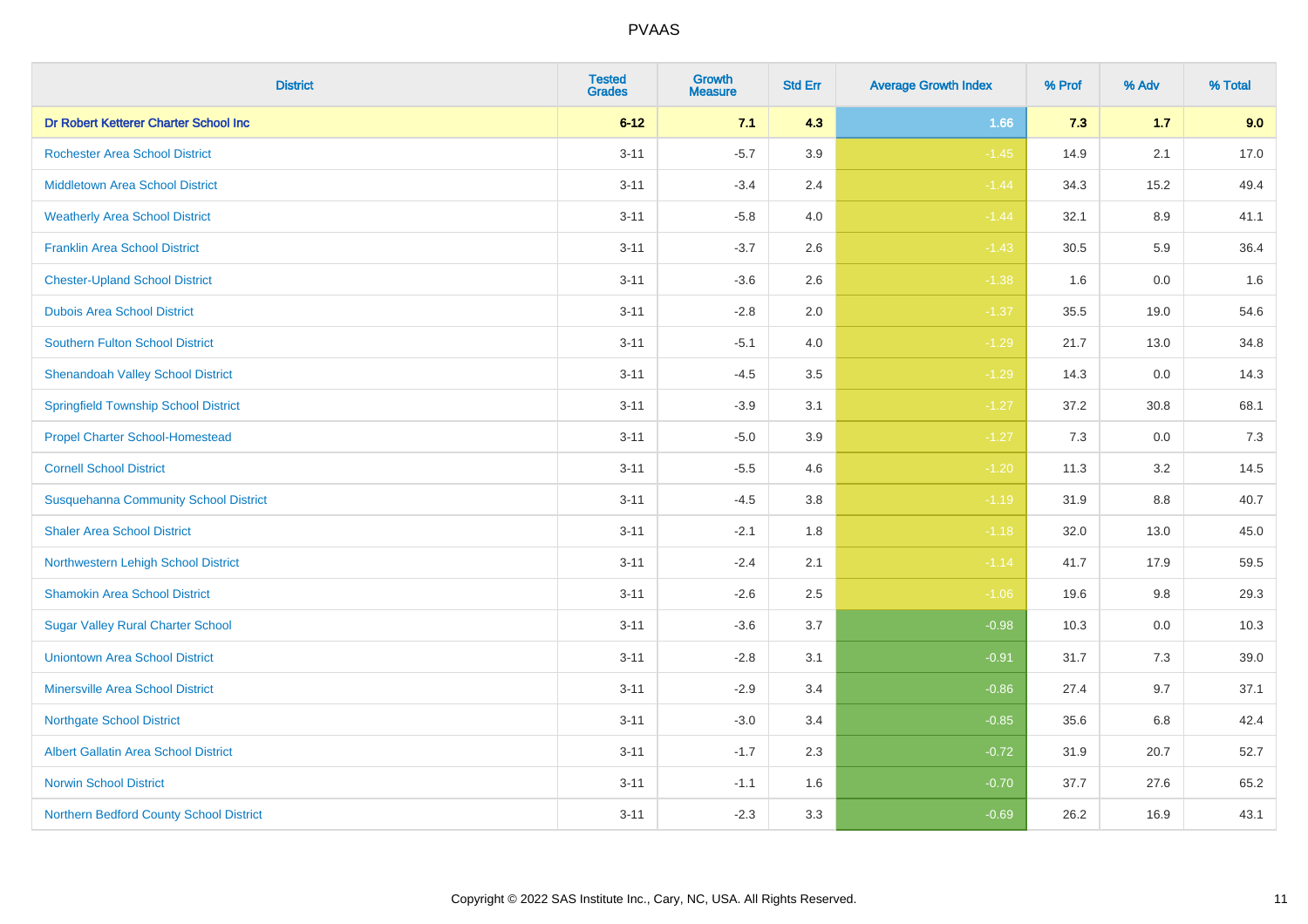| <b>District</b>                          | <b>Tested</b><br><b>Grades</b> | <b>Growth</b><br><b>Measure</b> | <b>Std Err</b> | <b>Average Growth Index</b> | % Prof | % Adv | % Total |
|------------------------------------------|--------------------------------|---------------------------------|----------------|-----------------------------|--------|-------|---------|
| Dr Robert Ketterer Charter School Inc    | $6 - 12$                       | 7.1                             | 4.3            | 1.66                        | 7.3    | $1.7$ | 9.0     |
| <b>New Brighton Area School District</b> | $3 - 11$                       | $-2.1$                          | 3.2            | $-0.65$                     | 31.5   | 11.1  | 42.6    |
| Propel Charter School - Braddock Hills   | $3 - 11$                       | $-2.1$                          | 3.3            | $-0.63$                     | 4.8    | 3.2   | 8.1     |
| <b>Lebanon School District</b>           | $3 - 11$                       | $-1.2$                          | 1.9            | $-0.63$                     | 15.2   | 6.4   | 21.6    |
| <b>Carlynton School District</b>         | $3 - 11$                       | $-2.0$                          | 3.2            | $-0.62$                     | 27.9   | 5.2   | 33.1    |
| <b>Exeter Township School District</b>   | $3 - 11$                       | $-1.0$                          | 1.7            | $-0.58$                     | 27.2   | 15.6  | 42.8    |
| <b>South Eastern School District</b>     | $3 - 11$                       | $-1.0$                          | 1.8            | $-0.55$                     | 36.4   | 17.1  | 53.5    |
| <b>Highlands School District</b>         | $3 - 11$                       | $-1.3$                          | 2.3            | $-0.55$                     | 32.6   | 10.5  | 43.0    |
| <b>Lakeview School District</b>          | $3 - 11$                       | $-1.9$                          | 3.5            | $-0.53$                     | 41.5   | 12.3  | 53.8    |
| York Academy Regional Charter School     | $3 - 11$                       | $-2.3$                          | 4.4            | $-0.52$                     | 23.5   | 2.0   | 25.5    |
| <b>Allegheny Valley School District</b>  | $3 - 11$                       | $-1.9$                          | 3.9            | $-0.48$                     | 31.8   | 11.4  | 43.2    |
| <b>Schuylkill Valley School District</b> | $3 - 11$                       | $-1.0$                          | 2.2            | $-0.47$                     | 29.8   | 20.2  | 50.0    |
| <b>Chichester School District</b>        | $3 - 11$                       | $-1.8$                          | 4.2            | $-0.44$                     | 40.0   | 14.0  | 54.0    |
| <b>Farrell Area School District</b>      | $3 - 11$                       | $-1.9$                          | 4.2            | $-0.44$                     | 9.3    | 11.6  | 20.9    |
| <b>Burrell School District</b>           | $3 - 11$                       | $-1.5$                          | 3.3            | $-0.44$                     | 27.8   | 17.7  | 45.6    |
| <b>Forest Area School District</b>       | $3 - 11$                       | $-1.8$                          | 4.7            | $-0.37$                     | 18.9   | 15.1  | 34.0    |
| <b>Westmont Hilltop School District</b>  | $3 - 11$                       | $-1.0$                          | 2.8            | $-0.36$                     | 33.3   | 14.7  | 48.0    |
| <b>Pine Grove Area School District</b>   | $3 - 11$                       | $-1.1$                          | 3.0            | $-0.36$                     | 29.5   | 14.3  | 43.8    |
| <b>Everett Area School District</b>      | $3 - 11$                       | $-1.1$                          | 3.1            | $-0.34$                     | 34.2   | 13.2  | 47.4    |
| <b>Palmerton Area School District</b>    | $3 - 11$                       | $-0.9$                          | 2.7            | $-0.34$                     | 34.3   | 14.3  | 48.6    |
| <b>Clairton City School District</b>     | $3 - 11$                       | $-1.6$                          | 5.0            | $-0.32$                     | 3.8    | 0.5   | 4.4     |
| South Allegheny School District          | $3 - 11$                       | $-0.9$                          | 3.1            | $-0.30$                     | 23.8   | 2.5   | 26.2    |
| Northern Lebanon School District         | $3 - 11$                       | $-0.7$                          | 2.3            | $-0.29$                     | 18.8   | 6.8   | 25.6    |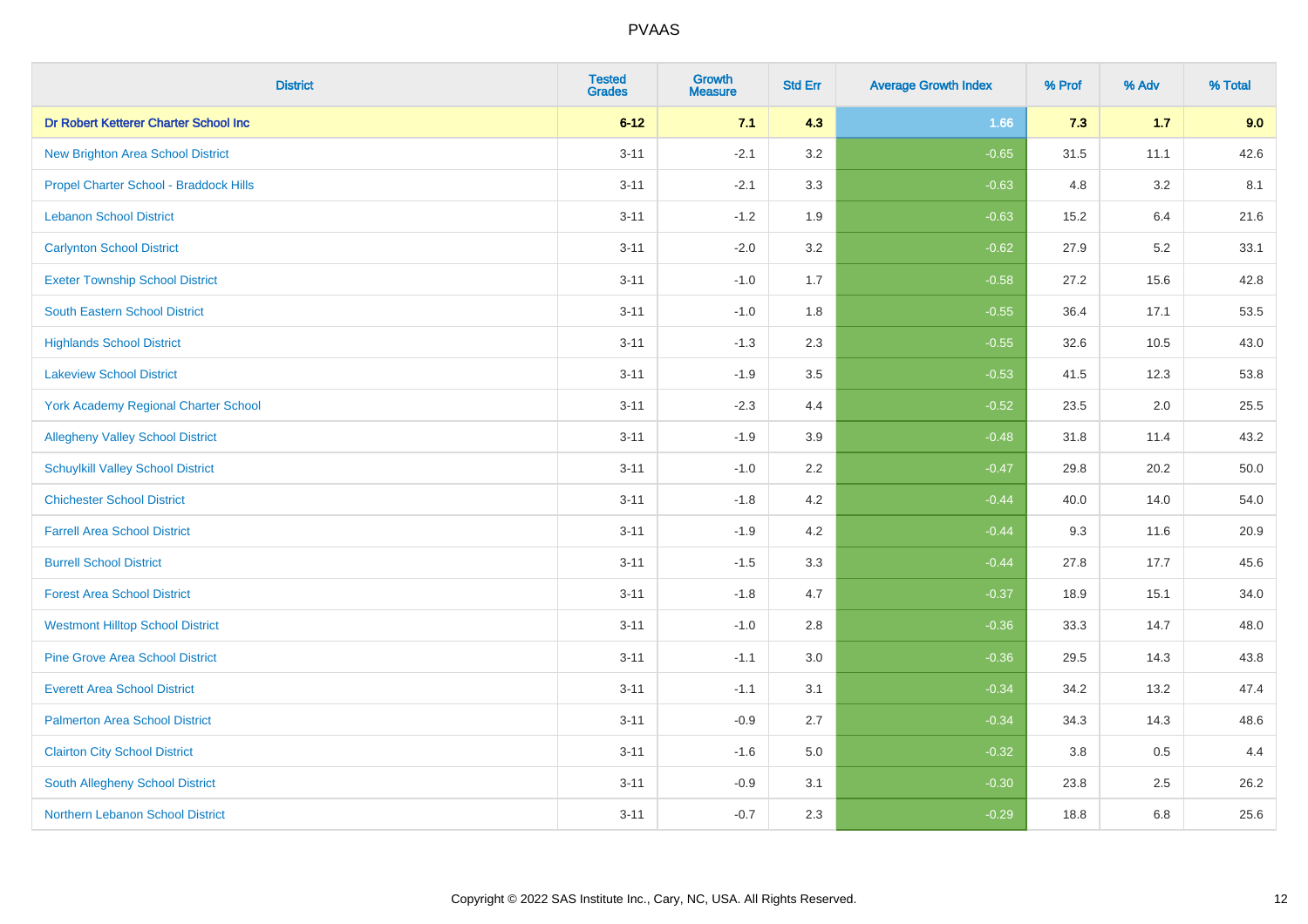| <b>District</b>                                  | <b>Tested</b><br><b>Grades</b> | <b>Growth</b><br><b>Measure</b> | <b>Std Err</b> | <b>Average Growth Index</b> | % Prof | % Adv | % Total  |
|--------------------------------------------------|--------------------------------|---------------------------------|----------------|-----------------------------|--------|-------|----------|
| Dr Robert Ketterer Charter School Inc            | $6 - 12$                       | 7.1                             | 4.3            | 1.66                        | 7.3    | $1.7$ | 9.0      |
| <b>Blacklick Valley School District</b>          | $3 - 11$                       | $-0.9$                          | 3.9            | $-0.23$                     | 7.7    | 7.7   | 15.4     |
| <b>Claysburg-Kimmel School District</b>          | $3 - 11$                       | $-1.2$                          | 5.2            | $-0.22$                     | 5.0    | 0.0   | $5.0\,$  |
| Jeannette City School District                   | $3 - 11$                       | $-0.7$                          | 3.4            | $-0.20$                     | 26.8   | 4.1   | 30.9     |
| South Side Area School District                  | $3 - 11$                       | $-0.6$                          | 3.1            | $-0.19$                     | 24.0   | 28.0  | 52.0     |
| <b>Central Greene School District</b>            | $3 - 11$                       | $-0.4$                          | 2.5            | $-0.15$                     | 27.8   | 14.8  | 42.6     |
| <b>Greencastle-Antrim School District</b>        | $3 - 11$                       | $-0.3$                          | 2.0            | $-0.14$                     | 30.9   | 22.2  | 53.1     |
| <b>Otto-Eldred School District</b>               | $3 - 11$                       | $-0.5$                          | 3.5            | $-0.13$                     | 35.8   | 10.5  | 46.3     |
| <b>Fairfield Area School District</b>            | $3 - 11$                       | $-0.5$                          | 3.6            | $-0.13$                     | 43.9   | 6.1   | 50.0     |
| <b>Wilson Area School District</b>               | $3 - 11$                       | $-0.3$                          | 2.4            | $-0.12$                     | 35.4   | 14.6  | $50.0\,$ |
| <b>Harrisburg City School District</b>           | $3 - 11$                       | $-0.2$                          | 2.0            | $-0.11$                     | 6.0    | 2.0   | 8.0      |
| <b>Brockway Area School District</b>             | $3 - 11$                       | $-0.4$                          | 3.5            | $-0.11$                     | 41.2   | 13.8  | 55.0     |
| Northern Cambria School District                 | $3 - 11$                       | $-0.3$                          | 3.4            | $-0.09$                     | 26.5   | $1.2$ | 27.7     |
| <b>Warren County School District</b>             | $3 - 11$                       | $-0.1$                          | 1.6            | $-0.06$                     | 26.7   | 9.7   | 36.4     |
| <b>Southern Tioga School District</b>            | $3 - 11$                       | $-0.1$                          | 2.8            | $-0.03$                     | 26.3   | 10.3  | 36.6     |
| <b>Penn Hills School District</b>                | $3 - 11$                       | 0.0                             | 2.4            | 0.02                        | 18.4   | 7.1   | 25.6     |
| Community Academy Of Philadelphia Charter School | $3 - 11$                       | 0.1                             | 2.6            | 0.06                        | 9.7    | 2.6   | 12.4     |
| <b>Tidioute Community Charter School</b>         | $3 - 11$                       | 0.8                             | 4.4            | 0.19                        | 18.1   | 6.9   | 25.0     |
| <b>Hamburg Area School District</b>              | $3 - 11$                       | 0.6                             | 2.4            | 0.25                        | 28.0   | 15.5  | 43.6     |
| <b>Shippensburg Area School District</b>         | $3 - 11$                       | 0.5                             | 1.8            | 0.26                        | 23.5   | 22.8  | 46.3     |
| <b>Jersey Shore Area School District</b>         | $3 - 11$                       | 0.7                             | 2.5            | 0.27                        | 39.3   | 13.6  | 52.9     |
| <b>New Foundations Charter School</b>            | $3 - 11$                       | 0.6                             | 2.2            | 0.29                        | 22.4   | 4.0   | 26.4     |
| <b>Hopewell Area School District</b>             | $3 - 11$                       | 0.8                             | 2.6            | 0.31                        | 34.5   | 12.4  | 46.9     |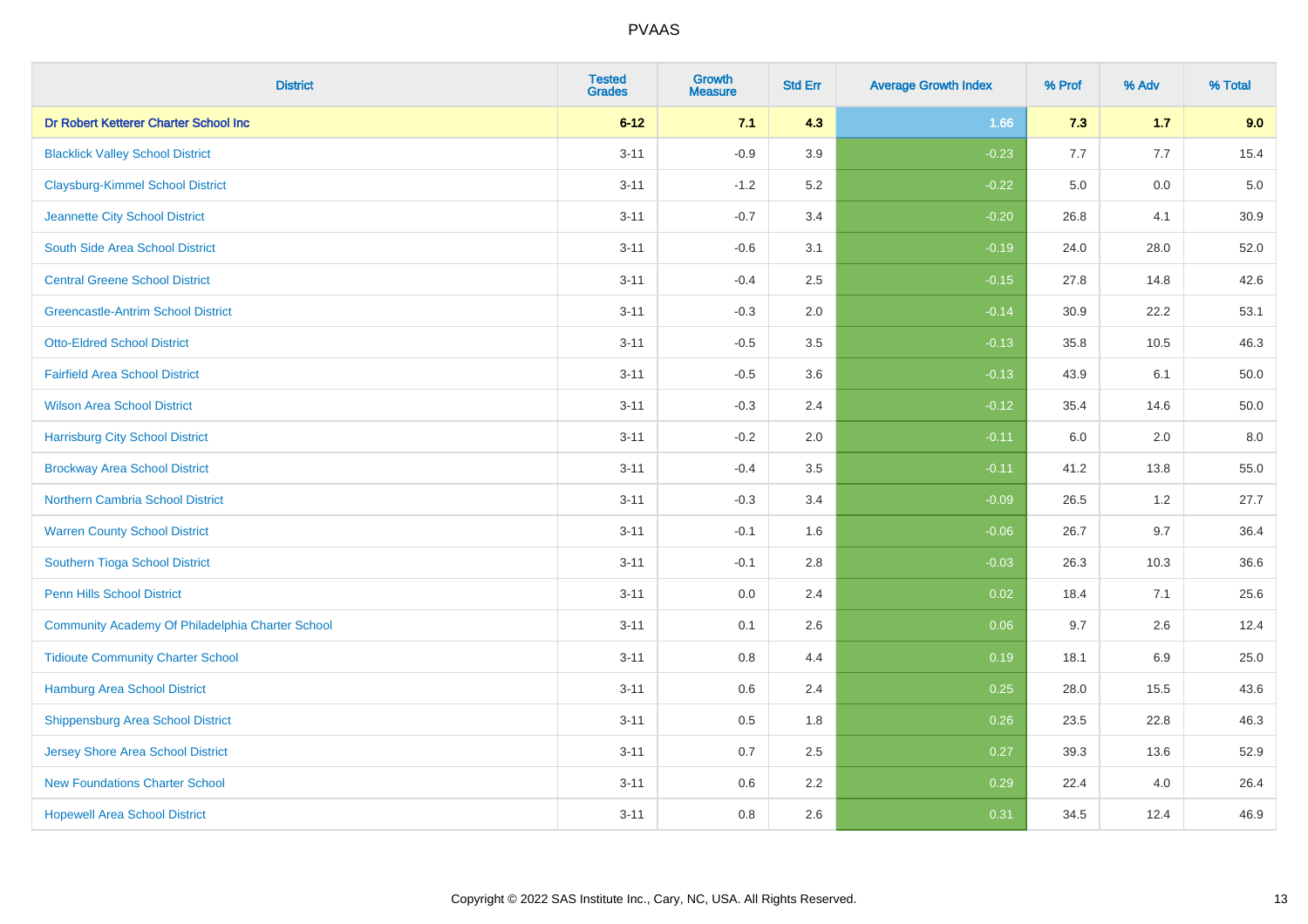| <b>District</b>                                | <b>Tested</b><br><b>Grades</b> | <b>Growth</b><br><b>Measure</b> | <b>Std Err</b> | <b>Average Growth Index</b> | % Prof | % Adv | % Total |
|------------------------------------------------|--------------------------------|---------------------------------|----------------|-----------------------------|--------|-------|---------|
| Dr Robert Ketterer Charter School Inc          | $6 - 12$                       | 7.1                             | 4.3            | 1.66                        | 7.3    | $1.7$ | 9.0     |
| <b>North Star School District</b>              | $3 - 11$                       | 1.1                             | 3.3            | 0.34                        | 26.2   | 20.0  | 46.2    |
| <b>Wattsburg Area School District</b>          | $3 - 11$                       | 1.0                             | 2.7            | 0.36                        | 20.4   | 12.4  | 32.7    |
| <b>Upper Adams School District</b>             | $3 - 11$                       | $0.9\,$                         | 2.5            | 0.37                        | 33.0   | 17.0  | 50.0    |
| Pennsylvania Cyber Charter School              | $3 - 11$                       | 0.6                             | 1.5            | 0.37                        | 20.8   | 8.1   | 28.9    |
| <b>Reach Cyber Charter School</b>              | $3 - 11$                       | 1.4                             | 3.6            | 0.40                        | 32.9   | 15.2  | 48.1    |
| <b>Austin Area School District</b>             | $3 - 11$                       | 2.6                             | 6.0            | 0.43                        | 25.0   | 18.8  | 43.8    |
| <b>Brentwood Borough School District</b>       | $3 - 11$                       | 1.3                             | 3.0            | 0.44                        | 20.2   | 16.0  | 36.2    |
| <b>Juniata Valley School District</b>          | $3 - 11$                       | 1.6                             | 3.2            | 0.51                        | 23.1   | 9.4   | 32.5    |
| Shenango Area School District                  | $3 - 11$                       | 1.7                             | 3.2            | 0.52                        | 41.4   | 13.8  | 55.3    |
| <b>Seneca Valley School District</b>           | $3 - 11$                       | 0.8                             | 1.4            | 0.54                        | 40.6   | 25.2  | 65.8    |
| <b>Oley Valley School District</b>             | $3 - 11$                       | 1.4                             | 2.4            | 0.56                        | 37.4   | 23.9  | 61.4    |
| <b>Upper Moreland Township School District</b> | $3 - 11$                       | 1.1                             | 2.0            | 0.56                        | 24.8   | 26.6  | 51.3    |
| <b>Bensalem Township School District</b>       | $3 - 11$                       | 1.0                             | 1.6            | 0.63                        | 24.3   | 10.7  | 34.9    |
| <b>Springfield School District</b>             | $3 - 11$                       | 1.2                             | 1.7            | 0.69                        | 31.8   | 25.2  | 56.9    |
| <b>Williams Valley School District</b>         | $3 - 11$                       | 2.6                             | 3.7            | 0.69                        | 17.0   | 5.1   | 22.0    |
| <b>Mercer Area School District</b>             | $3 - 11$                       | 2.2                             | 3.1            | 0.70                        | 24.4   | 11.8  | 36.2    |
| <b>Forest Hills School District</b>            | $3 - 11$                       | 1.8                             | 2.5            | 0.71                        | 28.8   | 10.3  | 39.1    |
| <b>Tunkhannock Area School District</b>        | $3 - 11$                       | 1.4                             | 2.0            | 0.71                        | 29.8   | 18.1  | 47.9    |
| <b>School Lane Charter School</b>              | $3 - 11$                       | 2.6                             | 3.6            | 0.72                        | 23.1   | 18.7  | 41.8    |
| <b>Lewisburg Area School District</b>          | $3 - 11$                       | 1.7                             | 2.4            | 0.72                        | 35.9   | 35.9  | 71.8    |
| Penn-Delco School District                     | $3 - 11$                       | 1.3                             | 1.8            | 0.75                        | 26.5   | 12.6  | 39.1    |
| <b>Moon Area School District</b>               | $3 - 11$                       | 1.5                             | 1.8            | 0.86                        | 34.5   | 25.5  | 60.0    |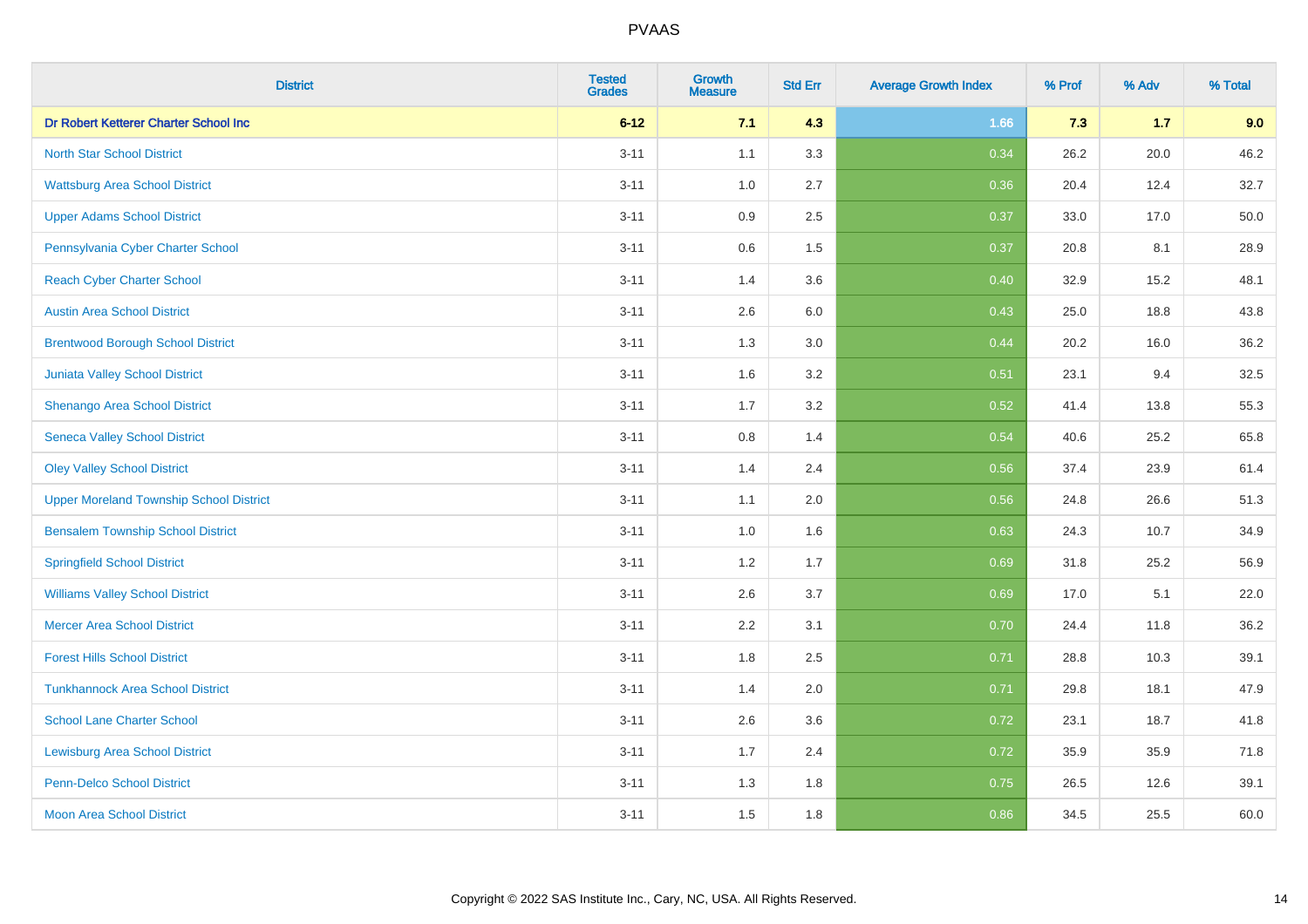| <b>District</b>                           | <b>Tested</b><br><b>Grades</b> | <b>Growth</b><br><b>Measure</b> | <b>Std Err</b> | <b>Average Growth Index</b> | % Prof | % Adv | % Total |
|-------------------------------------------|--------------------------------|---------------------------------|----------------|-----------------------------|--------|-------|---------|
| Dr Robert Ketterer Charter School Inc     | $6 - 12$                       | 7.1                             | 4.3            | 1.66                        | 7.3    | 1.7   | 9.0     |
| <b>Blackhawk School District</b>          | $3 - 11$                       | 2.0                             | 2.3            | 0.87                        | 34.6   | 20.7  | 55.3    |
| Aspira Bilingual Cyber Charter School     | $3 - 11$                       | 5.1                             | 5.8            | 0.87                        | 4.8    | 0.0   | 4.8     |
| Hope For Hyndman Charter School           | $3 - 11$                       | 5.1                             | 5.8            | 0.88                        | 14.3   | 7.1   | 21.4    |
| <b>Clarion Area School District</b>       | $3 - 11$                       | 3.2                             | 3.7            | 0.88                        | 31.7   | 13.3  | 45.0    |
| West Jefferson Hills School District      | $3 - 11$                       | 1.9                             | 1.9            | 0.99                        | 34.8   | 27.3  | 62.1    |
| <b>Galeton Area School District</b>       | $3 - 11$                       | 5.4                             | 5.4            | $1.01$                      | 33.3   | 22.2  | 55.6    |
| <b>Sharpsville Area School District</b>   | $3 - 11$                       | 3.8                             | 3.7            | 1.04                        | 41.1   | 23.2  | 64.3    |
| <b>Bermudian Springs School District</b>  | $3 - 11$                       | 2.5                             | 2.4            | 1.05                        | 31.8   | 23.5  | 55.3    |
| <b>Haverford Township School District</b> | $3 - 11$                       | 1.4                             | 1.4            | 1.05                        | 36.7   | 26.3  | 63.0    |
| <b>Athens Area School District</b>        | $3 - 11$                       | 2.6                             | 2.3            | 1.11                        | 34.9   | 12.3  | 47.3    |
| Esperanza Cyber Charter School            | $3 - 11$                       | 7.1                             | 6.1            | 1.15                        | 8.8    | 2.9   | 11.8    |
| <b>Solanco School District</b>            | $3 - 11$                       | 2.2                             | 1.8            | 1.18                        | 27.2   | 15.0  | 42.3    |
| Johnsonburg Area School District          | $3 - 11$                       | 5.0                             | 3.9            | 1.27                        | 35.5   | 11.8  | 47.4    |
| Pennsylvania Virtual Charter School       | $3 - 11$                       | 4.4                             | 3.4            | 1.31                        | 29.8   | 21.2  | 51.0    |
| <b>Ringgold School District</b>           | $3 - 11$                       | 2.9                             | 2.2            | 1.32                        | 23.8   | 13.3  | 37.1    |
| <b>Keystone School District</b>           | $3 - 11$                       | 7.8                             | 5.7            | 1.37                        | 35.0   | 45.0  | 80.0    |
| Philipsburg-Osceola Area School District  | $3 - 11$                       | 4.1                             | 3.0            | 1.37                        | 22.5   | 16.2  | 38.8    |
| <b>Western Wayne School District</b>      | $3 - 11$                       | 3.6                             | 2.6            | 1.39                        | 30.8   | 16.2  | 47.0    |
| <b>Midd-West School District</b>          | $3 - 11$                       | 3.6                             | 2.6            | 1.42                        | 28.6   | 25.0  | 53.6    |
| <b>Conestoga Valley School District</b>   | $3 - 11$                       | 2.4                             | 1.7            | 1.43                        | 35.0   | 23.5  | 58.5    |
| <b>Gateway School District</b>            | $3 - 11$                       | 3.1                             | 2.0            | 1.55                        | 35.7   | 18.5  | 54.2    |
| <b>Fort Leboeuf School District</b>       | $3 - 11$                       | 3.5                             | 2.2            | 1.58                        | 32.0   | 16.8  | 48.8    |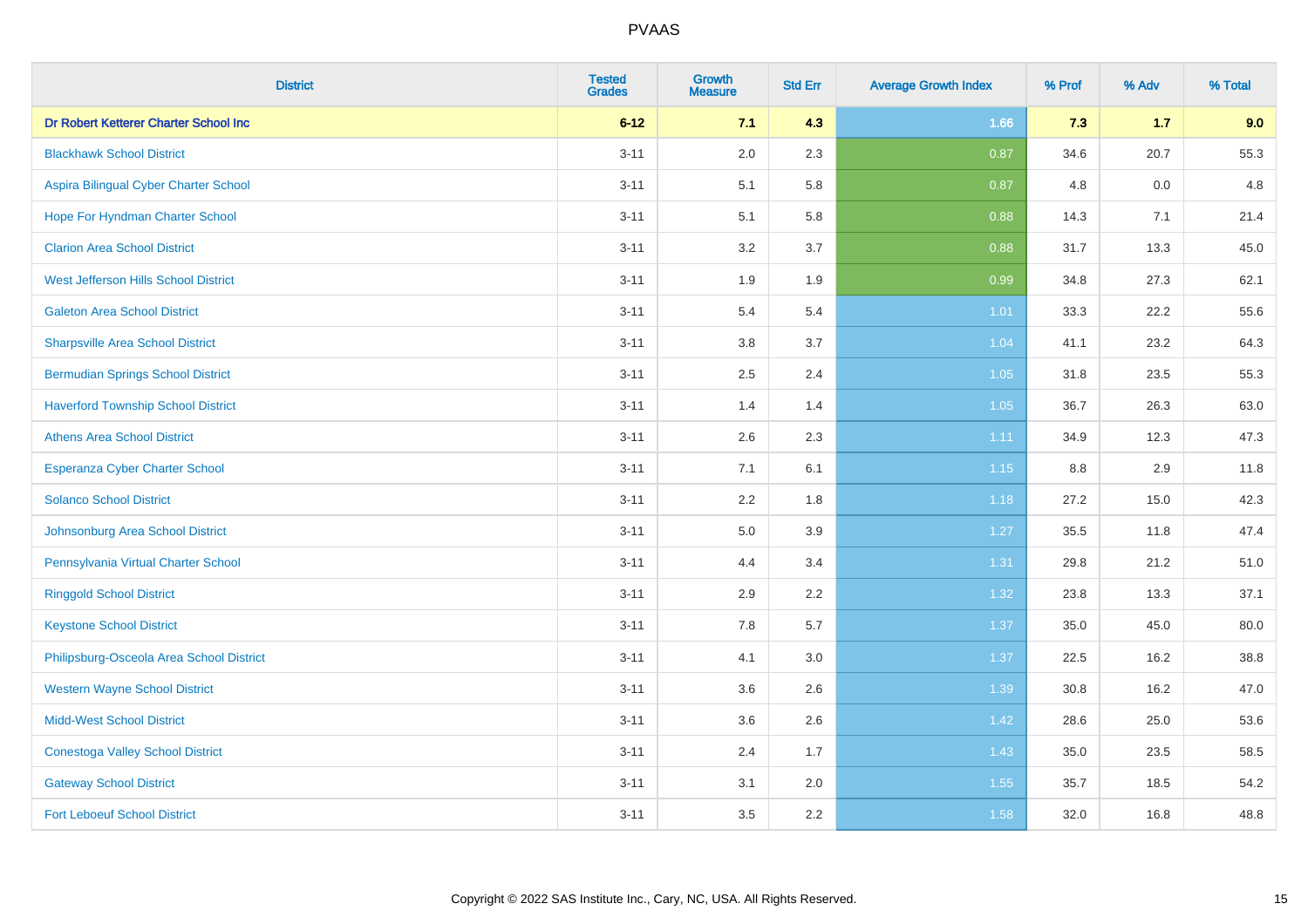| <b>District</b>                                | <b>Tested</b><br><b>Grades</b> | <b>Growth</b><br><b>Measure</b> | <b>Std Err</b> | <b>Average Growth Index</b> | % Prof | % Adv | % Total |
|------------------------------------------------|--------------------------------|---------------------------------|----------------|-----------------------------|--------|-------|---------|
| Dr Robert Ketterer Charter School Inc          | $6 - 12$                       | 7.1                             | 4.3            | 1.66                        | 7.3    | $1.7$ | 9.0     |
| <b>Salisbury Township School District</b>      | $3 - 11$                       | 5.8                             | 3.6            | 1.62                        | 24.4   | 12.6  | 37.0    |
| <b>Halifax Area School District</b>            | $3 - 11$                       | 5.8                             | 3.5            | 1.64                        | 32.1   | 18.9  | 50.9    |
| <b>Penn-Trafford School District</b>           | $3 - 11$                       | 2.9                             | 1.8            | 1.68                        | 46.3   | 26.2  | 72.5    |
| <b>Port Allegany School District</b>           | $3 - 11$                       | 6.5                             | 3.7            | 1.74                        | 26.4   | 11.3  | 37.7    |
| Mt Lebanon School District                     | $3 - 11$                       | 2.4                             | 1.3            | 1.79                        | 39.3   | 37.4  | 76.8    |
| Leechburg Area School District                 | $3 - 11$                       | 7.0                             | 3.9            | 1.79                        | 37.7   | 4.9   | 42.6    |
| <b>Sayre Area School District</b>              | $3 - 11$                       | 5.8                             | 3.2            | 1.81                        | 30.3   | 21.0  | 51.3    |
| <b>Perkiomen Valley School District</b>        | $3 - 11$                       | 2.7                             | 1.5            | 1.83                        | 35.0   | 25.3  | 60.3    |
| <b>United School District</b>                  | $3 - 11$                       | 6.3                             | 3.3            | 1.89                        | 38.8   | 16.3  | 55.0    |
| Eastern Lebanon County School District         | $3 - 11$                       | 4.0                             | 2.1            | 1.89                        | 23.5   | 11.5  | 35.0    |
| <b>Spring Grove Area School District</b>       | $3 - 11$                       | 3.9                             | 2.0            | 1.90                        | 30.0   | 23.0  | 53.0    |
| South Middleton School District                | $3 - 11$                       | 4.4                             | 2.2            | 1.95                        | 31.1   | 16.4  | 47.5    |
| <b>Keystone Central School District</b>        | $3 - 11$                       | 3.6                             | 1.8            | 2.04                        | 27.1   | 14.6  | 41.8    |
| Northampton Area School District               | $3 - 11$                       | 3.2                             | 1.5            | 2.05                        | 29.8   | 17.9  | 47.7    |
| Northeastern York School District              | $3 - 11$                       | 3.8                             | 1.8            | 2.11                        | 32.7   | 21.0  | 53.7    |
| <b>Muncy School District</b>                   | $3 - 11$                       | 6.9                             | 3.3            | 2.12                        | 37.6   | 18.8  | 56.4    |
| <b>Brookville Area School District</b>         | $3 - 11$                       | 6.8                             | 3.1            | 2.19                        | 46.1   | 14.6  | 60.7    |
| Mastery Charter School - Hardy Williams        | $3 - 11$                       | 6.6                             | 3.0            | 2.21                        | 24.7   | 1.2   | 25.9    |
| <b>Blue Ridge School District</b>              | $3 - 11$                       | 8.3                             | 3.7            | 2.24                        | 29.6   | 9.3   | 38.9    |
| East Pennsboro Area School District            | $3 - 11$                       | 4.8                             | 2.1            | 2.26                        | 36.8   | 16.9  | 53.7    |
| <b>Brandywine Heights Area School District</b> | $3 - 11$                       | 5.8                             | 2.6            | 2.27                        | 27.7   | 28.6  | 56.2    |
| Huntingdon Area School District                | $3 - 11$                       | 5.8                             | 2.6            | 2.28                        | 27.8   | 17.4  | 45.2    |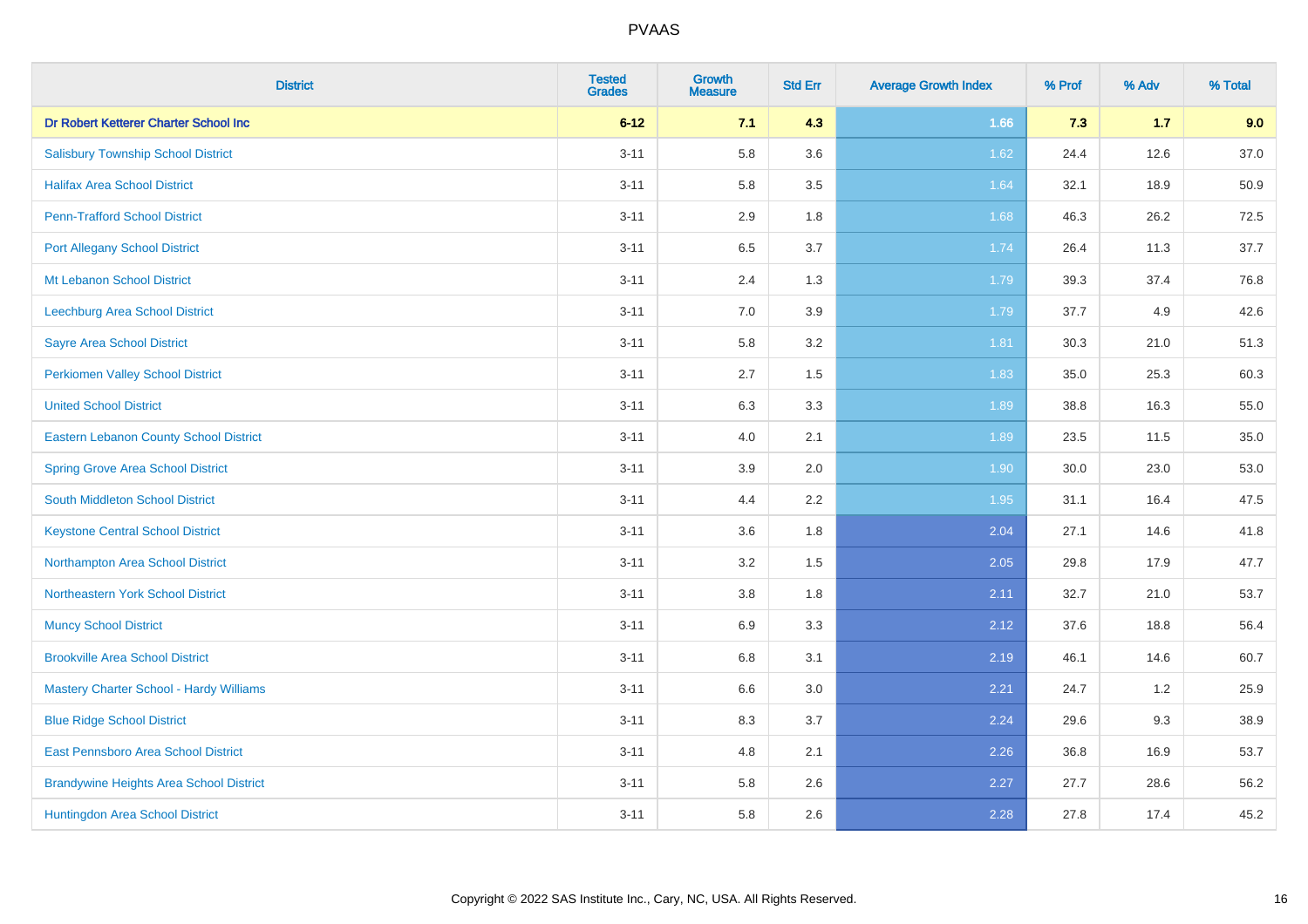| <b>District</b>                           | <b>Tested</b><br><b>Grades</b> | <b>Growth</b><br><b>Measure</b> | <b>Std Err</b> | <b>Average Growth Index</b> | % Prof | % Adv | % Total |
|-------------------------------------------|--------------------------------|---------------------------------|----------------|-----------------------------|--------|-------|---------|
| Dr Robert Ketterer Charter School Inc     | $6 - 12$                       | 7.1                             | 4.3            | 1.66                        | 7.3    | $1.7$ | 9.0     |
| <b>Red Lion Area School District</b>      | $3 - 11$                       | 4.5                             | 1.9            | 2.31                        | 32.3   | 21.5  | 53.8    |
| <b>Bentworth School District</b>          | $3 - 11$                       | 7.0                             | 3.0            | 2.36                        | 26.6   | 17.0  | 43.6    |
| <b>Homer-Center School District</b>       | $3 - 11$                       | 8.8                             | 3.5            | 2.53                        | 38.0   | 17.7  | 55.8    |
| <b>Palisades School District</b>          | $3 - 11$                       | 7.7                             | 2.9            | 2.66                        | 27.8   | 20.3  | 48.1    |
| <b>Bedford Area School District</b>       | $3 - 11$                       | 6.4                             | 2.4            | 2.68                        | 31.0   | 20.6  | 51.6    |
| Saint Marys Area School District          | $3 - 11$                       | 6.0                             | 2.2            | 2.69                        | 35.4   | 18.3  | 53.7    |
| <b>Crawford Central School District</b>   | $3 - 11$                       | 5.7                             | 2.1            | 2.71                        | 26.4   | 15.8  | 42.1    |
| <b>Great Valley School District</b>       | $3 - 11$                       | 5.4                             | 2.0            | 2.77                        | 33.8   | 33.5  | 67.3    |
| <b>Canton Area School District</b>        | $3 - 11$                       | 8.4                             | 2.9            | 2.92                        | 13.8   | 23.0  | 36.8    |
| <b>Bald Eagle Area School District</b>    | $3 - 11$                       | 7.6                             | 2.5            | 3.00                        | 31.6   | 15.6  | 47.3    |
| <b>Line Mountain School District</b>      | $3 - 11$                       | 11.7                            | 3.9            | 3.01                        | 40.4   | 42.3  | 82.7    |
| <b>Lower Dauphin School District</b>      | $3 - 11$                       | 5.3                             | 1.8            | 3.03                        | 30.6   | 26.8  | 57.5    |
| <b>Upper Perkiomen School District</b>    | $3 - 11$                       | 5.7                             | 1.9            | 3.04                        | 25.4   | 19.9  | 45.4    |
| <b>Greenwood School District</b>          | $3 - 11$                       | 11.3                            | 3.6            | 3.14                        | 31.2   | 32.8  | 63.9    |
| <b>Avon Grove Charter School</b>          | $3 - 11$                       | $9.8\,$                         | 3.1            | 3.18                        | 32.4   | 26.0  | 58.4    |
| <b>Penncrest School District</b>          | $3 - 11$                       | 6.0                             | 1.9            | 3.24                        | 31.1   | 16.9  | 48.0    |
| <b>Upper Dauphin Area School District</b> | $3 - 11$                       | 16.5                            | 5.1            | 3.26                        | 37.5   | 26.8  | 64.3    |
| <b>Steel Valley School District</b>       | $3 - 11$                       | 11.1                            | 3.3            | 3.33                        | 34.8   | 10.1  | 44.9    |
| South Fayette Township School District    | $3 - 11$                       | 6.0                             | 1.8            | 3.33                        | 32.2   | 38.3  | 70.5    |
| <b>Bellefonte Area School District</b>    | $3 - 11$                       | 6.7                             | 2.0            | 3.34                        | 28.8   | 21.5  | 50.2    |
| <b>Conrad Weiser Area School District</b> | $3 - 11$                       | 7.1                             | 2.1            | 3.34                        | 28.2   | 14.4  | 42.6    |
| <b>Wilmington Area School District</b>    | $3 - 11$                       | 11.1                            | 3.3            | 3.37                        | 29.8   | 26.2  | 56.0    |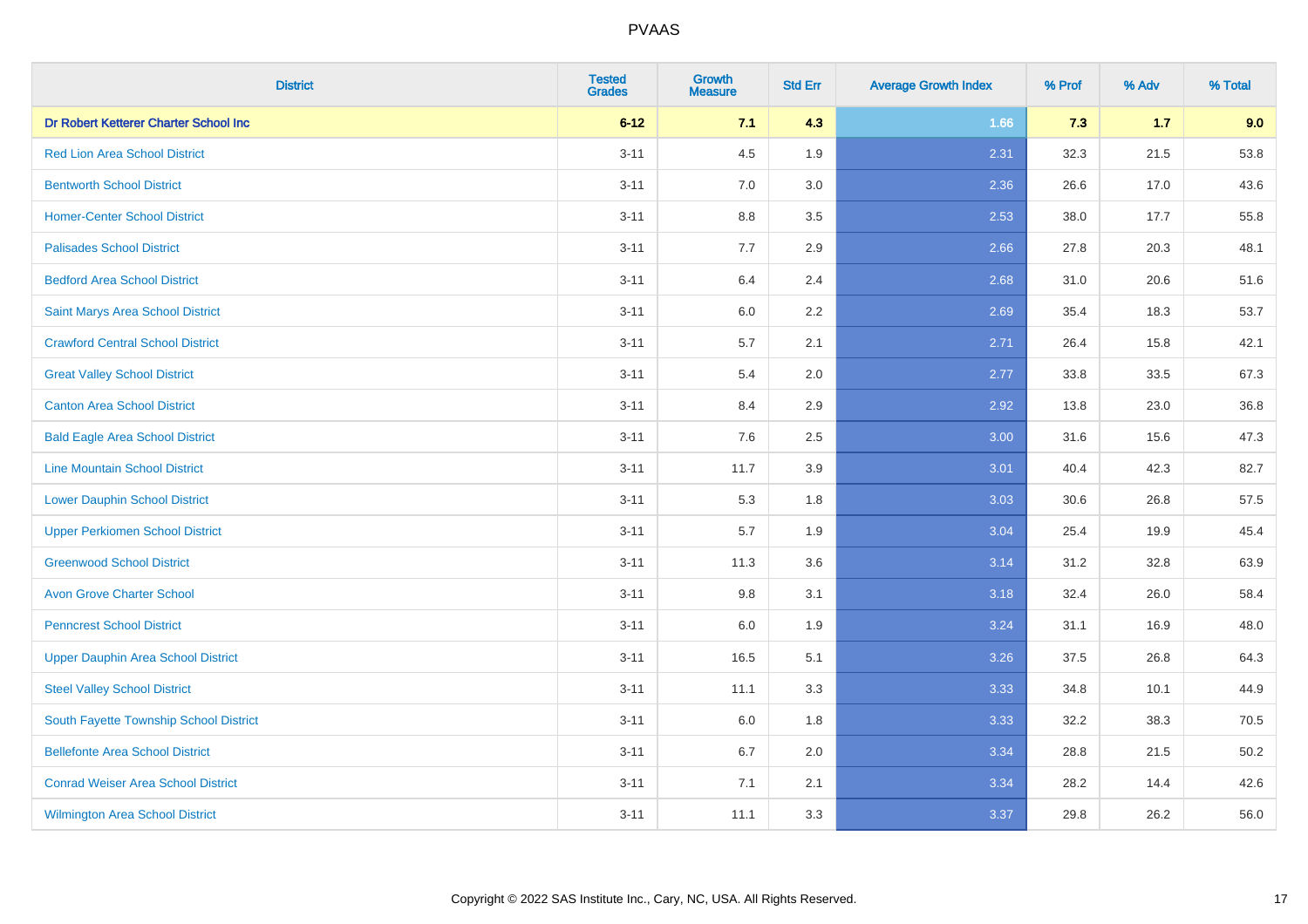| <b>District</b>                                | <b>Tested</b><br><b>Grades</b> | Growth<br><b>Measure</b> | <b>Std Err</b> | <b>Average Growth Index</b> | % Prof | % Adv   | % Total |
|------------------------------------------------|--------------------------------|--------------------------|----------------|-----------------------------|--------|---------|---------|
| Dr Robert Ketterer Charter School Inc          | $6 - 12$                       | 7.1                      | 4.3            | 1.66                        | 7.3    | $1.7$   | 9.0     |
| <b>Fairview School District</b>                | $3 - 11$                       | 8.3                      | 2.4            | 3.43                        | 41.9   | 34.9    | 76.7    |
| <b>North Pocono School District</b>            | $3 - 11$                       | 13.1                     | 3.7            | 3.54                        | 31.4   | 33.3    | 64.7    |
| <b>York Suburban School District</b>           | $3 - 11$                       | 7.4                      | 2.1            | 3.55                        | 24.9   | 31.2    | 56.1    |
| Oil City Area School District                  | $3 - 11$                       | 8.6                      | 2.4            | 3.56                        | 29.1   | 13.1    | 42.2    |
| <b>Reading School District</b>                 | $3 - 11$                       | 4.3                      | 1.2            | 3.71                        | 16.8   | $6.0\,$ | 22.8    |
| <b>Spring Cove School District</b>             | $3 - 11$                       | 9.1                      | 2.4            | 3.77                        | 31.8   | 25.4    | 57.1    |
| <b>Hampton Township School District</b>        | $3 - 11$                       | 7.4                      | 2.0            | 3.79                        | 37.9   | 39.2    | 77.0    |
| <b>Hazleton Area School District</b>           | $3 - 11$                       | 6.0                      | 1.6            | 3.85                        | 20.5   | 9.0     | 29.5    |
| <b>Warrior Run School District</b>             | $3 - 11$                       | 10.5                     | 2.7            | 3.86                        | 34.1   | 16.8    | 50.9    |
| <b>Dallas School District</b>                  | $3 - 11$                       | 8.1                      | 2.1            | 3.87                        | 32.4   | 22.4    | 54.8    |
| <b>Phoenixville Area School District</b>       | $3 - 11$                       | 7.3                      | 1.8            | 3.96                        | 32.3   | 27.6    | 59.8    |
| Abington Heights School District               | $3 - 11$                       | 6.7                      | 1.7            | 4.00                        | 33.8   | 31.7    | 65.5    |
| Downingtown Area School District               | $3 - 11$                       | 4.4                      | 1.1            | 4.06                        | 30.1   | 32.0    | 62.2    |
| <b>Ephrata Area School District</b>            | $3 - 11$                       | 6.8                      | 1.7            | 4.08                        | 31.6   | 17.1    | 48.8    |
| <b>Valley View School District</b>             | $3 - 11$                       | 9.3                      | 2.2            | 4.18                        | 26.6   | 23.1    | 49.7    |
| <b>Laurel School District</b>                  | $3 - 11$                       | 13.0                     | 3.1            | 4.19                        | 30.3   | 15.7    | 46.1    |
| Pennsylvania Leadership Charter School         | $3 - 11$                       | 8.0                      | 1.9            | 4.22                        | 33.1   | 27.8    | 60.9    |
| <b>Wallenpaupack Area School District</b>      | $3 - 11$                       | 8.8                      | 2.1            | 4.28                        | 28.5   | 18.9    | 47.4    |
| <b>Coudersport Area School District</b>        | $3 - 11$                       | 14.8                     | 3.4            | 4.33                        | 34.7   | 28.0    | 62.7    |
| <b>Lower Moreland Township School District</b> | $3 - 11$                       | 8.7                      | 2.0            | 4.35                        | 38.2   | 33.2    | 71.4    |
| <b>Pennsbury School District</b>               | $3 - 11$                       | 5.6                      | 1.3            | 4.38                        | 37.7   | 27.7    | 65.4    |
| Northern York County School District           | $3 - 11$                       | 8.4                      | 1.8            | 4.63                        | 24.3   | 23.1    | 47.4    |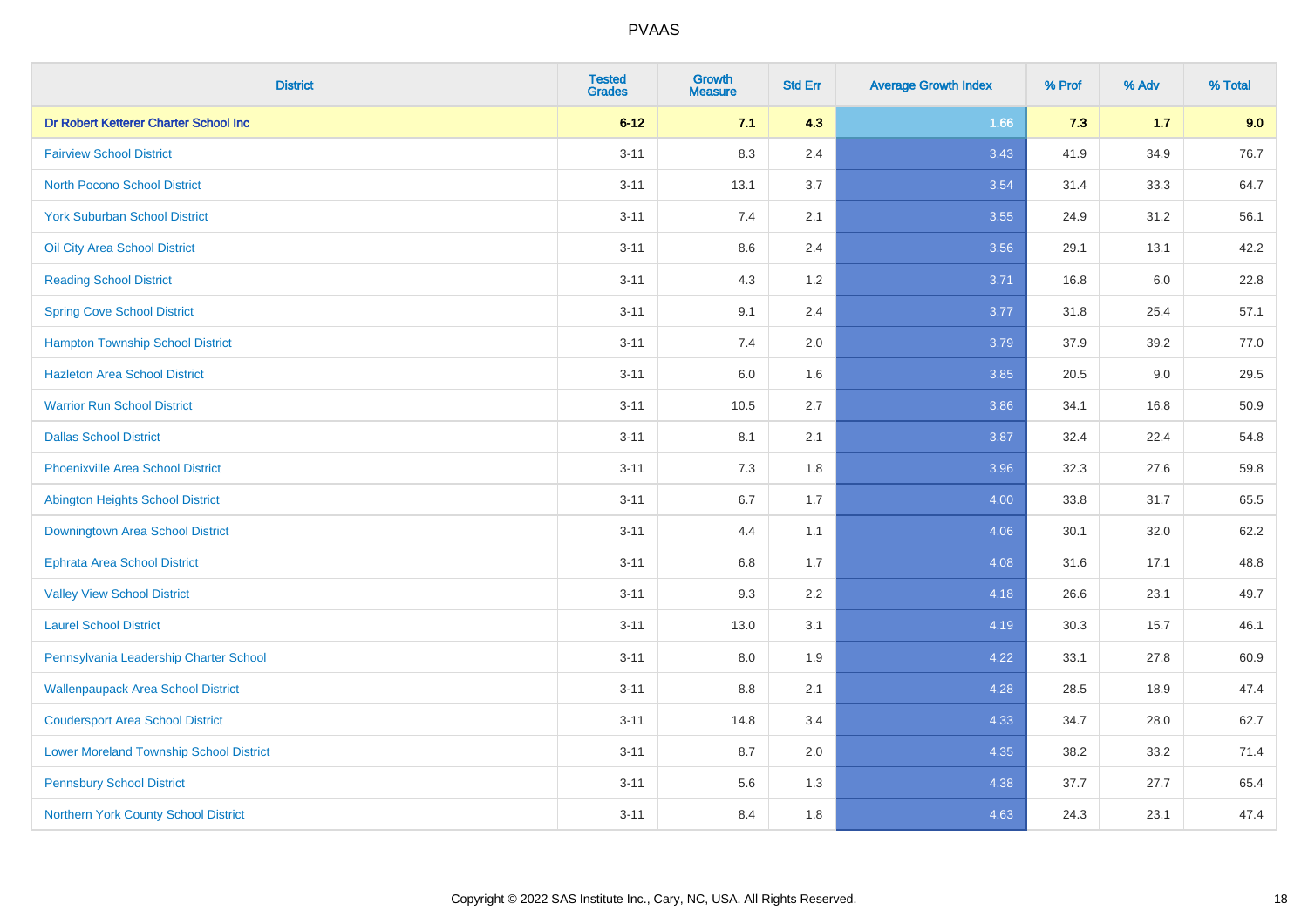| <b>District</b>                              | <b>Tested</b><br><b>Grades</b> | <b>Growth</b><br><b>Measure</b> | <b>Std Err</b> | <b>Average Growth Index</b> | % Prof | % Adv | % Total |
|----------------------------------------------|--------------------------------|---------------------------------|----------------|-----------------------------|--------|-------|---------|
| Dr Robert Ketterer Charter School Inc        | $6 - 12$                       | 7.1                             | 4.3            | 1.66                        | 7.3    | $1.7$ | 9.0     |
| <b>Stroudsburg Area School District</b>      | $3 - 11$                       | 7.5                             | 1.6            | 4.70                        | 30.4   | 18.3  | 48.7    |
| <b>West Perry School District</b>            | $3 - 11$                       | 11.0                            | 2.3            | 4.76                        | 26.9   | 20.5  | 47.4    |
| <b>Lakeland School District</b>              | $3 - 11$                       | 13.3                            | 2.8            | 4.80                        | 22.2   | 21.2  | 43.4    |
| <b>Penn Manor School District</b>            | $3 - 11$                       | 7.1                             | 1.5            | 4.82                        | 26.7   | 20.5  | 47.2    |
| <b>Iroquois School District</b>              | $3 - 11$                       | 13.6                            | 2.8            | 4.83                        | 33.3   | 16.0  | 49.4    |
| <b>Lehighton Area School District</b>        | $3 - 11$                       | 11.4                            | 2.4            | 4.84                        | 30.5   | 24.9  | 55.3    |
| <b>Belle Vernon Area School District</b>     | $3 - 11$                       | 11.1                            | 2.3            | 4.88                        | 31.6   | 25.4  | 57.1    |
| <b>Quaker Valley School District</b>         | $3 - 11$                       | 12.2                            | 2.5            | 4.90                        | 39.5   | 26.4  | 65.9    |
| <b>Berlin Brothersvalley School District</b> | $3 - 11$                       | 19.6                            | 4.0            | 4.93                        | 28.3   | 41.3  | 69.6    |
| <b>West Branch Area School District</b>      | $3 - 11$                       | 17.0                            | 3.3            | 5.20                        | 47.1   | 19.1  | 66.2    |
| <b>Cornwall-Lebanon School District</b>      | $3 - 11$                       | 8.2                             | 1.6            | 5.24                        | 28.0   | 20.5  | 48.6    |
| Lake-Lehman School District                  | $3 - 11$                       | 14.9                            | 2.8            | 5.34                        | 25.8   | 22.5  | 48.3    |
| <b>Pine-Richland School District</b>         | $3 - 11$                       | 9.3                             | 1.7            | 5.56                        | 42.3   | 35.8  | 78.1    |
| <b>Pequea Valley School District</b>         | $3 - 11$                       | 18.0                            | 3.1            | 5.74                        | 29.2   | 37.5  | 66.7    |
| <b>Harbor Creek School District</b>          | $3 - 11$                       | 13.4                            | 2.3            | 5.80                        | 34.5   | 40.7  | 75.2    |
| <b>Punxsutawney Area School District</b>     | $3 - 11$                       | 15.8                            | 2.7            | 5.83                        | 18.6   | 29.0  | 47.6    |
| <b>Indiana Area School District</b>          | $3 - 11$                       | 12.0                            | 2.0            | 5.98                        | 30.0   | 30.4  | 60.3    |
| <b>Agora Cyber Charter School</b>            | $3 - 11$                       | 14.6                            | 2.4            | 6.03                        | 24.7   | 19.5  | 44.2    |
| <b>Franklin Regional School District</b>     | $3 - 11$                       | 11.3                            | 1.8            | 6.13                        | 30.0   | 35.0  | 65.0    |
| <b>Tuscarora School District</b>             | $3 - 11$                       | 13.4                            | 2.2            | 6.20                        | 37.1   | 26.3  | 63.4    |
| <b>Armstrong School District</b>             | $3 - 11$                       | 9.8                             | 1.6            | 6.22                        | 32.8   | 24.6  | 57.4    |
| <b>Cocalico School District</b>              | $3 - 11$                       | 12.3                            | 1.9            | 6.48                        | 28.2   | 32.3  | 60.5    |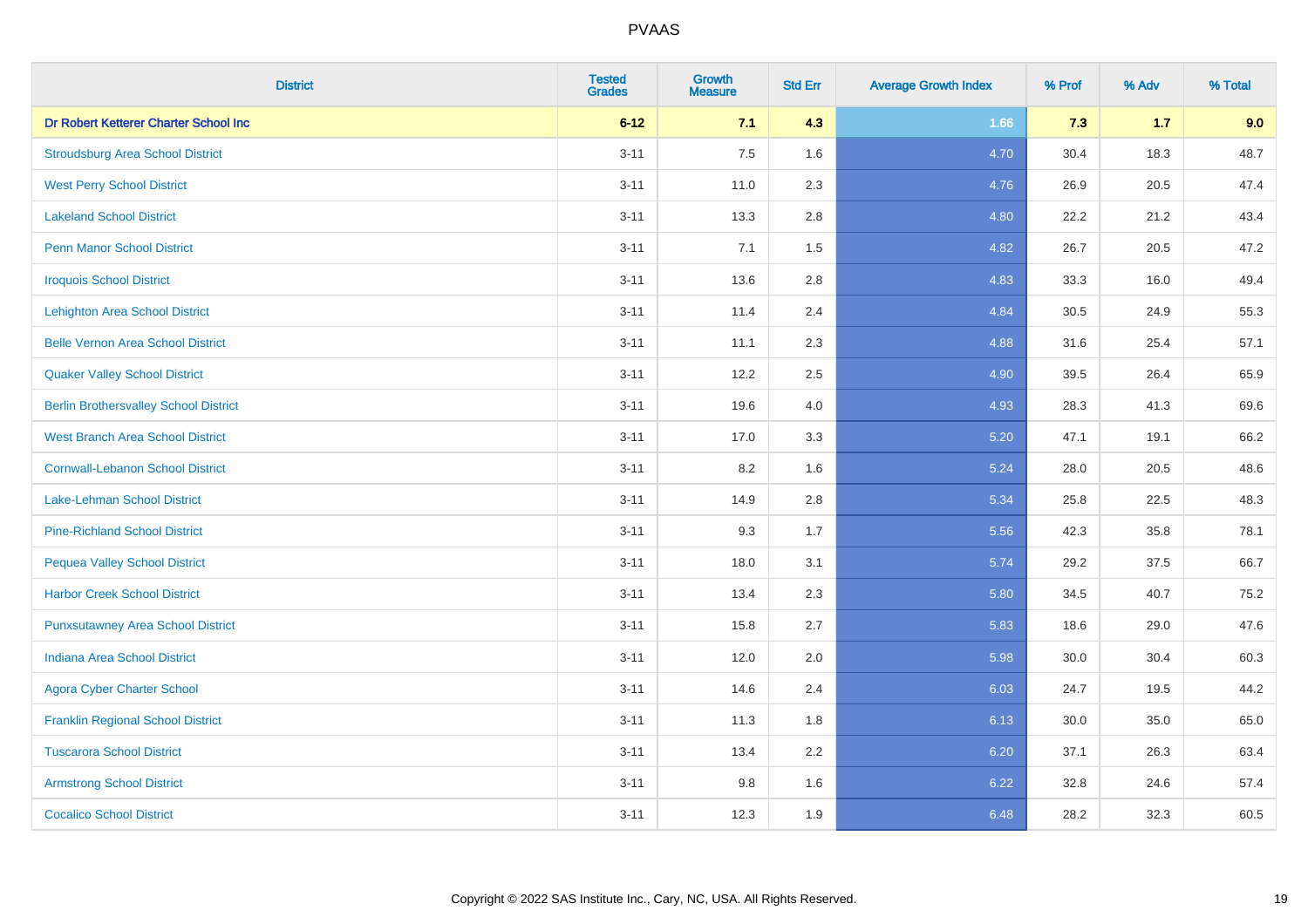| <b>District</b>                               | <b>Tested</b><br><b>Grades</b> | <b>Growth</b><br><b>Measure</b> | <b>Std Err</b> | <b>Average Growth Index</b> | % Prof | % Adv | % Total |
|-----------------------------------------------|--------------------------------|---------------------------------|----------------|-----------------------------|--------|-------|---------|
| Dr Robert Ketterer Charter School Inc         | $6 - 12$                       | 7.1                             | 4.3            | 1.66                        | 7.3    | $1.7$ | 9.0     |
| <b>Manheim Central School District</b>        | $3 - 11$                       | 12.8                            | 2.0            | 6.52                        | 27.8   | 35.4  | 63.2    |
| <b>Neshaminy School District</b>              | $3 - 11$                       | $8.6\,$                         | 1.3            | 6.56                        | 31.3   | 23.9  | 55.2    |
| <b>Millcreek Township School District</b>     | $3 - 11$                       | 9.1                             | 1.4            | 6.61                        | 34.5   | 30.1  | 64.6    |
| <b>Methacton School District</b>              | $3 - 11$                       | 11.0                            | 1.6            | 6.94                        | 36.0   | 33.6  | 69.6    |
| <b>Whitehall-Coplay School District</b>       | $3 - 11$                       | 11.8                            | 1.7            | 7.06                        | 32.3   | 21.7  | 54.0    |
| <b>Upper Merion Area School District</b>      | $3 - 11$                       | 14.0                            | 2.0            | 7.15                        | 34.4   | 32.6  | 67.0    |
| <b>Danville Area School District</b>          | $3 - 11$                       | 18.4                            | 2.6            | 7.19                        | 32.0   | 46.1  | 78.1    |
| <b>Mountain View School District</b>          | $3 - 11$                       | 24.2                            | 3.4            | 7.20                        | 45.8   | 37.3  | 83.0    |
| <b>East Penn School District</b>              | $3 - 11$                       | 8.9                             | 1.2            | 7.61                        | 32.8   | 26.4  | 59.2    |
| <b>Mifflin County School District</b>         | $3 - 11$                       | 12.3                            | 1.6            | 7.69                        | 35.1   | 15.1  | 50.3    |
| <b>Upper Saint Clair School District</b>      | $3 - 11$                       | 13.8                            | 1.8            | 7.86                        | 32.2   | 44.5  | 76.7    |
| <b>Peters Township School District</b>        | $3 - 11$                       | 14.1                            | 1.7            | 8.16                        | 35.2   | 41.6  | 76.8    |
| <b>Saucon Valley School District</b>          | $3 - 11$                       | 18.9                            | 2.2            | 8.48                        | 26.0   | 39.6  | 65.6    |
| <b>Southern York County School District</b>   | $3 - 11$                       | 15.5                            | 1.8            | 8.48                        | 37.6   | 29.2  | 66.8    |
| <b>Marple Newtown School District</b>         | $3 - 11$                       | 20.6                            | 2.3            | 8.95                        | 31.1   | 42.7  | 73.8    |
| Palmyra Area School District                  | $3 - 11$                       | 16.2                            | 1.8            | 9.02                        | 38.8   | 34.0  | 72.8    |
| <b>Unionville-Chadds Ford School District</b> | $3 - 11$                       | 15.8                            | 1.7            | 9.12                        | 31.2   | 48.0  | 79.2    |
| <b>Wayne Highlands School District</b>        | $3 - 11$                       | 22.5                            | 2.5            | 9.16                        | 33.8   | 40.4  | 74.2    |
| <b>Fox Chapel Area School District</b>        | $3 - 11$                       | 17.6                            | 1.9            | 9.47                        | 22.9   | 52.0  | 74.9    |
| <b>Delaware Valley School District</b>        | $3 - 11$                       | 15.7                            | 1.6            | 9.62                        | 36.7   | 32.1  | 68.8    |
| New Hope-Solebury School District             | $3 - 11$                       | 28.8                            | 2.9            | 9.77                        | 31.6   | 50.0  | 81.6    |
| <b>Hempfield School District</b>              | $3 - 11$                       | 13.4                            | 1.3            | 10.53                       | 29.9   | 36.8  | 66.7    |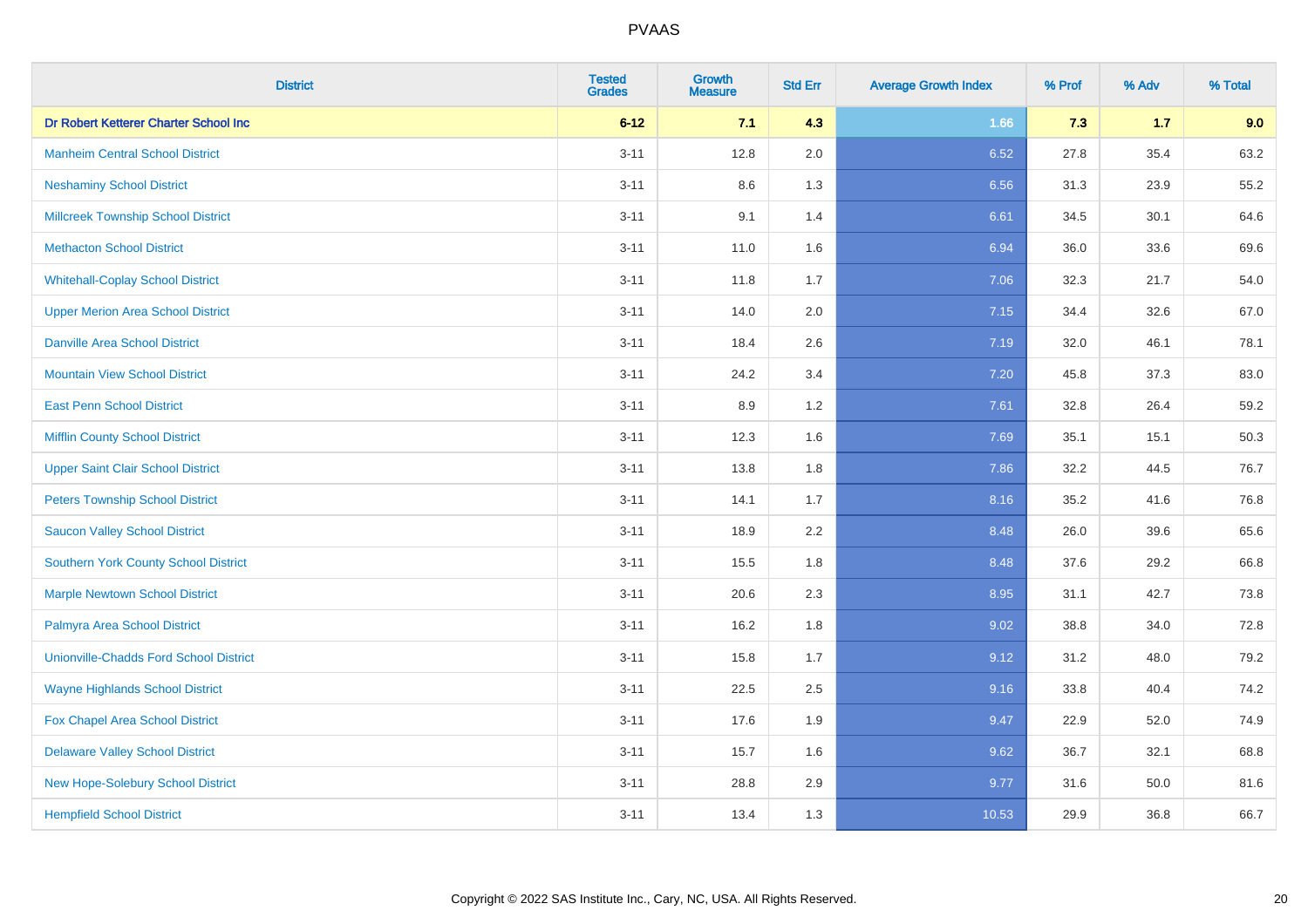| <b>District</b>                           | <b>Tested</b><br><b>Grades</b> | <b>Growth</b><br><b>Measure</b> | <b>Std Err</b> | <b>Average Growth Index</b> | % Prof | % Adv | % Total |
|-------------------------------------------|--------------------------------|---------------------------------|----------------|-----------------------------|--------|-------|---------|
| Dr Robert Ketterer Charter School Inc     | $6 - 12$                       | 7.1                             | 4.3            | 1.66                        | 7.3    | $1.7$ | 9.0     |
| <b>Warwick School District</b>            | $3 - 11$                       | 21.7                            | 1.8            | 11.76                       | 27.7   | 36.3  | 64.0    |
| <b>Littlestown Area School District</b>   | $3 - 11$                       | 28.7                            | 2.4            | 11.83                       | 38.4   | 29.3  | 67.7    |
| <b>Council Rock School District</b>       | $3 - 11$                       | 13.5                            | 1.1            | 12.27                       | 32.0   | 35.4  | 67.4    |
| <b>Souderton Area School District</b>     | $3 - 11$                       | 18.5                            | 1.4            | 12.86                       | 39.2   | 31.2  | 70.4    |
| <b>Colonial School District</b>           | $3 - 11$                       | 22.1                            | 1.6            | 13.55                       | 27.2   | 43.5  | 70.6    |
| <b>Spring-Ford Area School District</b>   | $3 - 11$                       | 16.6                            | 1.2            | 14.02                       | 30.4   | 45.3  | 75.7    |
| <b>Dallastown Area School District</b>    | $3 - 11$                       | 19.9                            | 1.4            | 14.14                       | 36.8   | 34.2  | 71.0    |
| <b>North Allegheny School District</b>    | $3 - 11$                       | 18.0                            | 1.3            | 14.25                       | 30.5   | 42.9  | 73.4    |
| <b>Lower Merion School District</b>       | $3 - 11$                       | 18.9                            | 1.2            | 15.42                       | 29.4   | 48.6  | 78.0    |
| North Penn School District                | $3 - 11$                       | 17.6                            | 1.0            | 17.53                       | 30.8   | 35.7  | 66.4    |
| <b>Central Bucks School District</b>      | $3 - 11$                       | 15.5                            | 0.9            | 17.94                       | 34.8   | 41.4  | 76.2    |
| <b>State College Area School District</b> | $3 - 11$                       | 24.5                            | 1.3            | 18.59                       | 31.9   | 46.9  | 78.8    |
| <b>Norristown Area School District</b>    | $3-12$                         | $-25.4$                         | 1.7            | $-15.35$                    | 10.6   | 1.8   | 12.4    |
| Philadelphia City School District         | $3-12$                         | $-7.8$                          | $0.6\,$        | $-13.43$                    | 16.4   | 6.5   | 22.9    |
| <b>Allentown City School District</b>     | $3 - 12$                       | $-16.9$                         | 1.4            | $-12.37$                    | 5.9    | 0.4   | 6.3     |
| <b>York City School District</b>          | $3 - 12$                       | $-17.7$                         | 1.8            | $-10.05$                    | 3.2    | 0.7   | 3.9     |
| Ambridge Area School District             | $3 - 12$                       | $-19.4$                         | 2.5            | $-7.64$                     | 23.2   | 5.6   | 28.9    |
| <b>Lancaster School District</b>          | $3-12$                         | $-10.0$                         | 1.4            | $-7.22$                     | 9.0    | 3.9   | 12.8    |
| <b>Hempfield Area School District</b>     | $3 - 12$                       | $-10.2$                         | 1.6            | $-6.37$                     | 28.1   | 19.2  | 47.3    |
| <b>New Castle Area School District</b>    | $3 - 12$                       | $-13.6$                         | 2.3            | $-5.99$                     | 17.6   | 2.0   | 19.5    |
| <b>West Mifflin Area School District</b>  | $3 - 12$                       | $-11.9$                         | 2.5            | $-4.77$                     | 15.9   | 4.0   | 19.9    |
| <b>Interboro School District</b>          | $3-12$                         | $-8.4$                          | 2.0            | $-4.27$                     | 27.6   | 6.4   | 34.1    |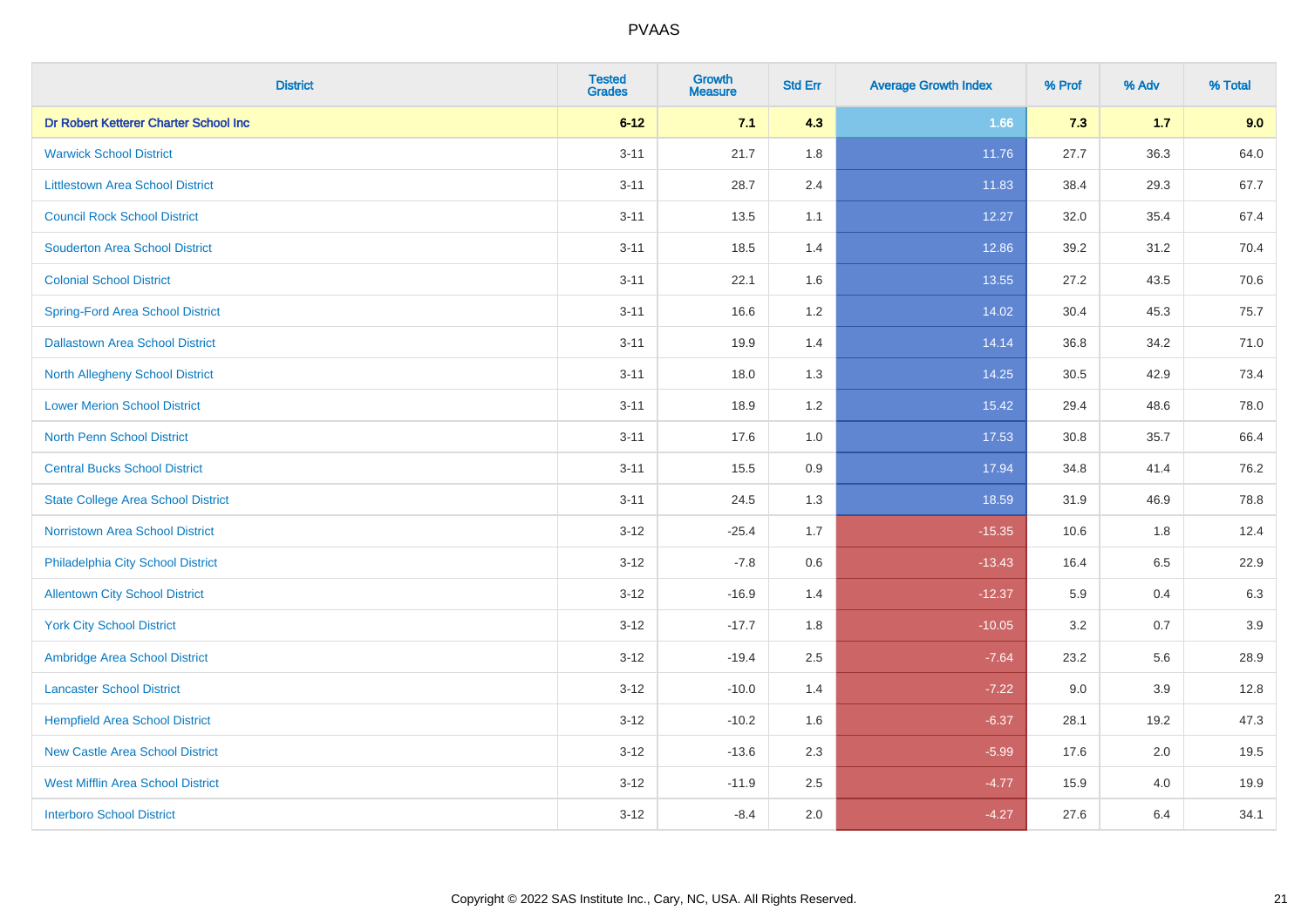| <b>District</b>                                        | <b>Tested</b><br><b>Grades</b> | <b>Growth</b><br><b>Measure</b> | <b>Std Err</b> | <b>Average Growth Index</b> | % Prof | % Adv   | % Total |
|--------------------------------------------------------|--------------------------------|---------------------------------|----------------|-----------------------------|--------|---------|---------|
| Dr Robert Ketterer Charter School Inc                  | $6 - 12$                       | 7.1                             | 4.3            | 1.66                        | 7.3    | $1.7$   | 9.0     |
| <b>Panther Valley School District</b>                  | $3 - 12$                       | $-13.3$                         | 3.2            | $-4.10$                     | 31.5   | 4.1     | 35.6    |
| <b>Scranton School District</b>                        | $3 - 12$                       | $-10.1$                         | 2.5            | $-4.04$                     | 20.0   | 7.7     | 27.7    |
| <b>Tussey Mountain School District</b>                 | $3 - 12$                       | $-13.0$                         | 3.3            | $-3.93$                     | 11.1   | 3.2     | 14.3    |
| <b>Grove City Area School District</b>                 | $3 - 12$                       | $-8.8$                          | 2.3            | $-3.89$                     | 25.6   | 16.4    | 42.0    |
| <b>Old Forge School District</b>                       | $3 - 12$                       | $-11.3$                         | 3.1            | $-3.62$                     | 28.6   | 13.2    | 41.8    |
| <b>West York Area School District</b>                  | $3 - 12$                       | $-9.8$                          | 2.7            | $-3.57$                     | 21.9   | 10.9    | 32.8    |
| <b>Montoursville Area School District</b>              | $3 - 12$                       | $-8.4$                          | 2.6            | $-3.17$                     | 38.8   | 18.2    | 57.0    |
| <b>Erie City School District</b>                       | $3 - 12$                       | $-4.5$                          | 1.4            | $-3.09$                     | 13.4   | 6.7     | 20.1    |
| <b>Quakertown Community School District</b>            | $3-12$                         | $-4.3$                          | 1.5            | $-2.79$                     | 33.8   | 20.1    | 53.8    |
| <b>Clarion-Limestone Area School District</b>          | $3-12$                         | $-10.0$                         | 3.6            | $-2.76$                     | 28.3   | 20.0    | 48.3    |
| Selinsgrove Area School District                       | $3 - 12$                       | $-5.7$                          | 2.1            | $-2.74$                     | 25.4   | 13.9    | 39.2    |
| <b>Turkeyfoot Valley Area School District</b>          | $3 - 12$                       | $-15.4$                         | 5.8            | $-2.66$                     | 3.8    | $3.8\,$ | 7.6     |
| <b>Union City Area School District</b>                 | $3 - 12$                       | $-8.7$                          | 3.3            | $-2.59$                     | 29.7   | 10.9    | 40.6    |
| <b>Greater Nanticoke Area School District</b>          | $3 - 12$                       | $-6.8$                          | 2.6            | $-2.58$                     | 15.2   | 8.9     | 24.1    |
| Catasauqua Area School District                        | $3 - 12$                       | $-7.3$                          | 2.8            | $-2.58$                     | 27.1   | 11.2    | 38.3    |
| Pocono Mountain School District                        | $3 - 12$                       | $-4.3$                          | 1.8            | $-2.43$                     | 35.5   | 17.1    | 52.6    |
| <b>Pottsville Area School District</b>                 | $3 - 12$                       | $-4.9$                          | 2.1            | $-2.36$                     | 21.8   | 7.9     | 29.6    |
| <b>Bristol Borough School District</b>                 | $3-12$                         | $-5.9$                          | 2.9            | $-2.00$                     | 27.8   | 3.3     | 31.1    |
| <b>Lincoln Leadership Academy Charter School</b>       | $3 - 12$                       | $-7.4$                          | 3.7            | $-1.99$                     | 6.4    | 2.1     | 8.5     |
| <b>Chester Charter Scholars Academy Charter School</b> | $3 - 12$                       | $-6.2$                          | 3.3            | $-1.88$                     | 2.2    | 0.0     | 2.2     |
| <b>Twin Valley School District</b>                     | $3 - 12$                       | $-3.2$                          | 1.9            | $-1.68$                     | 38.8   | 19.8    | 58.6    |
| <b>Woodland Hills School District</b>                  | $3-12$                         | $-4.2$                          | 2.5            | $-1.66$                     | 10.1   | 1.4     | 11.5    |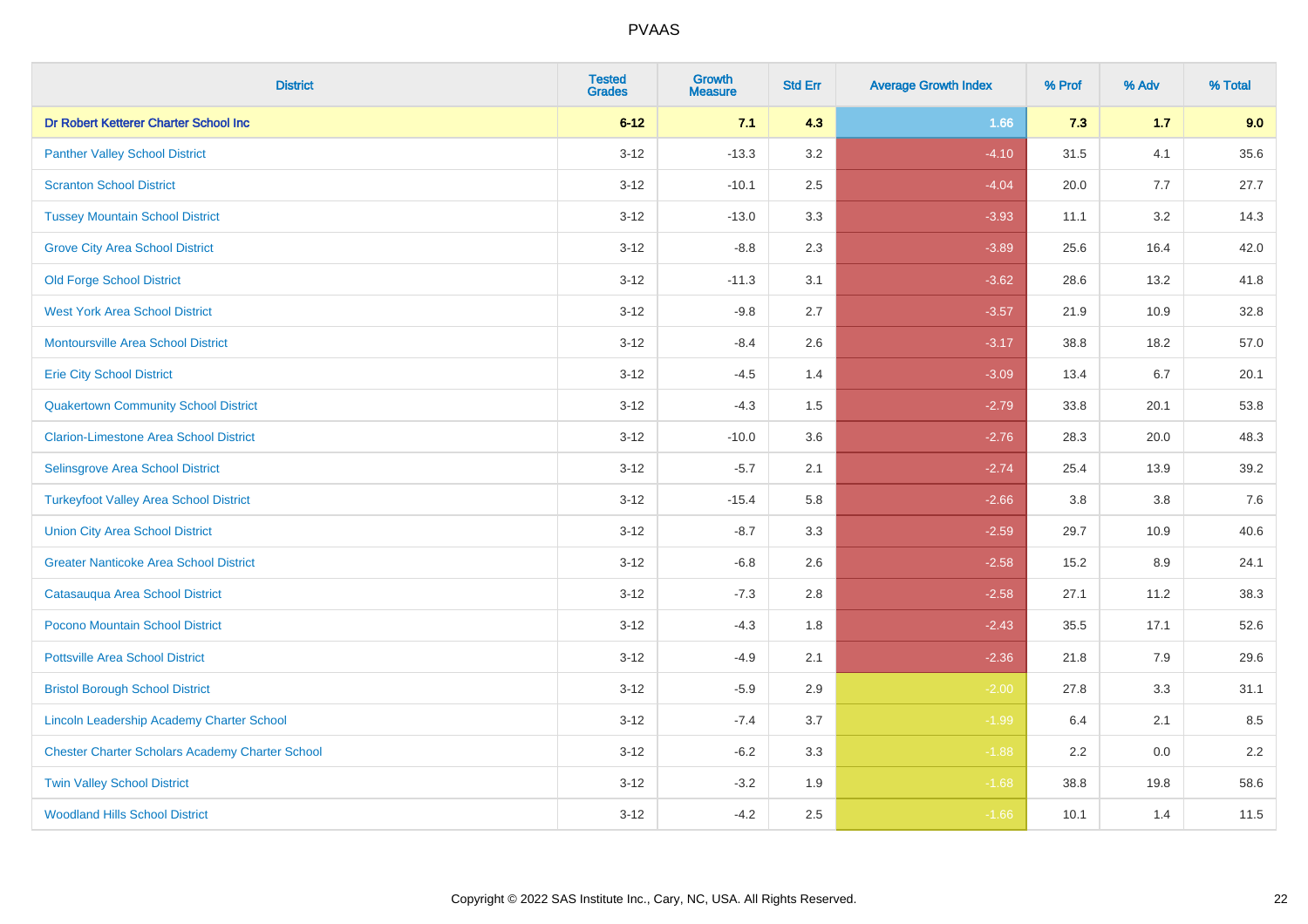| <b>District</b>                                 | <b>Tested</b><br><b>Grades</b> | Growth<br><b>Measure</b> | <b>Std Err</b> | <b>Average Growth Index</b> | % Prof | % Adv | % Total |
|-------------------------------------------------|--------------------------------|--------------------------|----------------|-----------------------------|--------|-------|---------|
| Dr Robert Ketterer Charter School Inc           | $6 - 12$                       | 7.1                      | 4.3            | 1.66                        | 7.3    | 1.7   | 9.0     |
| <b>Conemaugh Valley School District</b>         | $3 - 12$                       | $-6.3$                   | 4.1            | $-1.54$                     | 23.7   | 5.1   | 28.8    |
| <b>Keystone Education Center Charter School</b> | $3 - 12$                       | $-6.5$                   | 5.1            | $-1.28$                     | 0.0    | 0.0   | $0.0\,$ |
| <b>Millville Area School District</b>           | $3 - 12$                       | $-5.6$                   | 4.4            | $-1.26$                     | 31.4   | 11.4  | 42.9    |
| <b>Cameron County School District</b>           | $3 - 12$                       | $-5.0$                   | 4.4            | $-1.12$                     | 34.9   | 4.8   | 39.7    |
| <b>Wyomissing Area School District</b>          | $3 - 12$                       | $-2.4$                   | 2.6            | $-0.92$                     | 25.6   | 28.1  | 53.7    |
| <b>Conneaut School District</b>                 | $3 - 12$                       | $-2.3$                   | 2.6            | $-0.91$                     | 27.4   | 9.7   | 37.1    |
| <b>Bradford Area School District</b>            | $3 - 12$                       | $-1.8$                   | 2.3            | $-0.79$                     | 31.2   | 16.7  | 47.9    |
| <b>Roberto Clemente Charter School</b>          | $3 - 12$                       | $-3.3$                   | 4.1            | $-0.79$                     | 22.7   | 4.6   | 27.3    |
| <b>Bangor Area School District</b>              | $3 - 12$                       | $-1.2$                   | 2.0            | $-0.60$                     | 25.8   | 12.7  | 38.5    |
| <b>Penns Manor Area School District</b>         | $3 - 12$                       | $-1.9$                   | 3.5            | $-0.55$                     | 24.2   | 3.8   | 28.0    |
| <b>Forest City Regional School District</b>     | $3 - 12$                       | $-1.2$                   | 3.6            | $-0.33$                     | 26.5   | 8.2   | 34.7    |
| <b>Columbia Borough School District</b>         | $3 - 12$                       | $-1.1$                   | 3.6            | $-0.31$                     | 17.2   | 1.7   | 19.0    |
| <b>Cranberry Area School District</b>           | $3 - 12$                       | $-0.9$                   | 3.1            | $-0.29$                     | 25.5   | 9.7   | 35.2    |
| Altoona Area School District                    | $3 - 12$                       | 0.1                      | 1.5            | 0.07                        | 29.0   | 13.8  | 42.8    |
| <b>Central Columbia School District</b>         | $3 - 12$                       | 0.3                      | 2.3            | 0.12                        | 25.4   | 37.6  | 63.0    |
| <b>Tulpehocken Area School District</b>         | $3 - 12$                       | 1.0                      | 4.9            | 0.20                        | 11.5   | 23.1  | 34.6    |
| <b>Ridley School District</b>                   | $3 - 12$                       | 0.3                      | 1.6            | 0.21                        | 32.0   | 10.7  | 42.6    |
| <b>Wilson School District</b>                   | $3 - 12$                       | 0.5                      | 1.5            | 0.32                        | 30.4   | 25.5  | 55.9    |
| <b>Avella Area School District</b>              | $3 - 12$                       | 1.6                      | 4.7            | 0.34                        | 34.8   | 7.2   | 42.0    |
| <b>Annville-Cleona School District</b>          | $3 - 12$                       | 1.1                      | 2.4            | 0.45                        | 34.8   | 13.6  | 48.5    |
| Daniel Boone Area School District               | $3 - 12$                       | 0.9                      | 1.9            | 0.46                        | 28.9   | 22.0  | 51.0    |
| <b>Union School District</b>                    | $3 - 12$                       | 2.5                      | 3.7            | 0.69                        | 17.9   | 10.4  | 28.4    |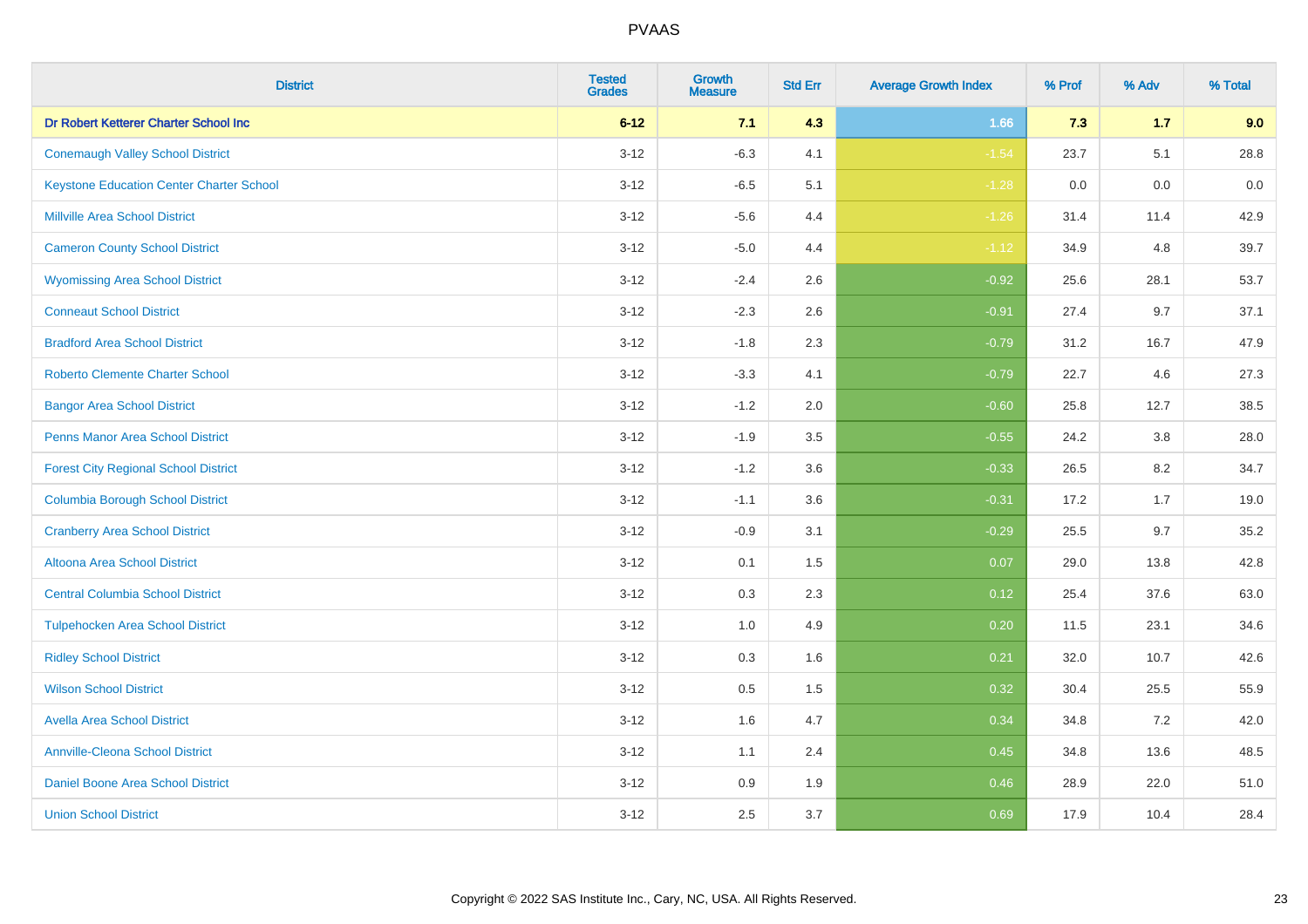| <b>District</b>                                 | <b>Tested</b><br><b>Grades</b> | <b>Growth</b><br><b>Measure</b> | <b>Std Err</b> | <b>Average Growth Index</b> | % Prof | % Adv   | % Total |
|-------------------------------------------------|--------------------------------|---------------------------------|----------------|-----------------------------|--------|---------|---------|
| Dr Robert Ketterer Charter School Inc           | $6 - 12$                       | 7.1                             | 4.3            | 1.66                        | 7.3    | $1.7$   | 9.0     |
| North Clarion County School District            | $3 - 12$                       | 3.4                             | 4.1            | 0.83                        | 45.0   | 18.8    | 63.8    |
| <b>Pottstown School District</b>                | $3 - 12$                       | 2.0                             | 2.2            | 0.88                        | 19.4   | 6.2     | 25.6    |
| <b>Eastern Lancaster County School District</b> | $3 - 12$                       | 2.9                             | 3.2            | 0.91                        | 35.2   | 36.4    | 71.6    |
| <b>Brownsville Area School District</b>         | $3 - 12$                       | 3.9                             | 3.8            | 1.04                        | 22.0   | 8.5     | 30.5    |
| People For People Charter School                | $3 - 12$                       | 6.4                             | 5.6            | 1.15                        | 2.4    | $0.0\,$ | 2.4     |
| <b>Newport School District</b>                  | $3 - 12$                       | 3.8                             | 3.3            | 1.17                        | 38.8   | 10.4    | 49.2    |
| <b>Upper Dublin School District</b>             | $3 - 12$                       | 2.1                             | 1.8            | 1.19                        | 34.7   | 30.0    | 64.7    |
| <b>Purchase Line School District</b>            | $3 - 12$                       | 4.3                             | 3.3            | 1.30                        | 32.3   | 9.0     | 41.4    |
| <b>Chestnut Ridge School District</b>           | $3-12$                         | 4.0                             | 2.9            | 1.38                        | 33.2   | 11.0    | 44.2    |
| <b>Conemaugh Township Area School District</b>  | $3 - 12$                       | 4.8                             | 3.5            | 1.39                        | 30.9   | 27.8    | 58.8    |
| Susquehanna Township School District            | $3 - 12$                       | 3.9                             | 2.7            | 1.45                        | 19.0   | 13.1    | 32.0    |
| <b>Northern Potter School District</b>          | $3 - 12$                       | 6.8                             | 4.6            | 1.48                        | 30.6   | 11.1    | 41.7    |
| <b>South Western School District</b>            | $3 - 12$                       | 2.5                             | 1.7            | 1.48                        | 36.2   | 19.7    | 55.9    |
| <b>Smethport Area School District</b>           | $3 - 12$                       | 5.8                             | $3.8\,$        | $1.52$                      | 24.6   | 20.0    | 44.6    |
| <b>Waynesboro Area School District</b>          | $3 - 12$                       | 3.0                             | 1.8            | 1.67                        | 26.0   | 23.5    | 49.5    |
| <b>West Shore School District</b>               | $3 - 12$                       | 2.2                             | 1.3            | 1.68                        | 31.8   | 15.2    | 47.1    |
| <b>Wyalusing Area School District</b>           | $3 - 12$                       | 5.7                             | 3.2            | 1.78                        | 38.6   | 12.9    | 51.4    |
| <b>Oswayo Valley School District</b>            | $3 - 12$                       | 9.9                             | 5.1            | 1.93                        | 26.5   | 44.1    | 70.6    |
| Pennsylvania Distance Learning Charter School   | $3 - 12$                       | 6.8                             | 3.4            | 1.99                        | 19.8   | 6.2     | 25.9    |
| <b>Mckeesport Area School District</b>          | $3 - 12$                       | 4.6                             | 2.2            | 2.14                        | 21.1   | 4.4     | 25.5    |
| Northern Lehigh School District                 | $3 - 12$                       | 6.1                             | 2.5            | 2.42                        | 21.4   | 18.0    | 39.3    |
| Northern Tioga School District                  | $3 - 12$                       | 6.8                             | 2.6            | 2.64                        | 25.0   | 16.9    | 41.9    |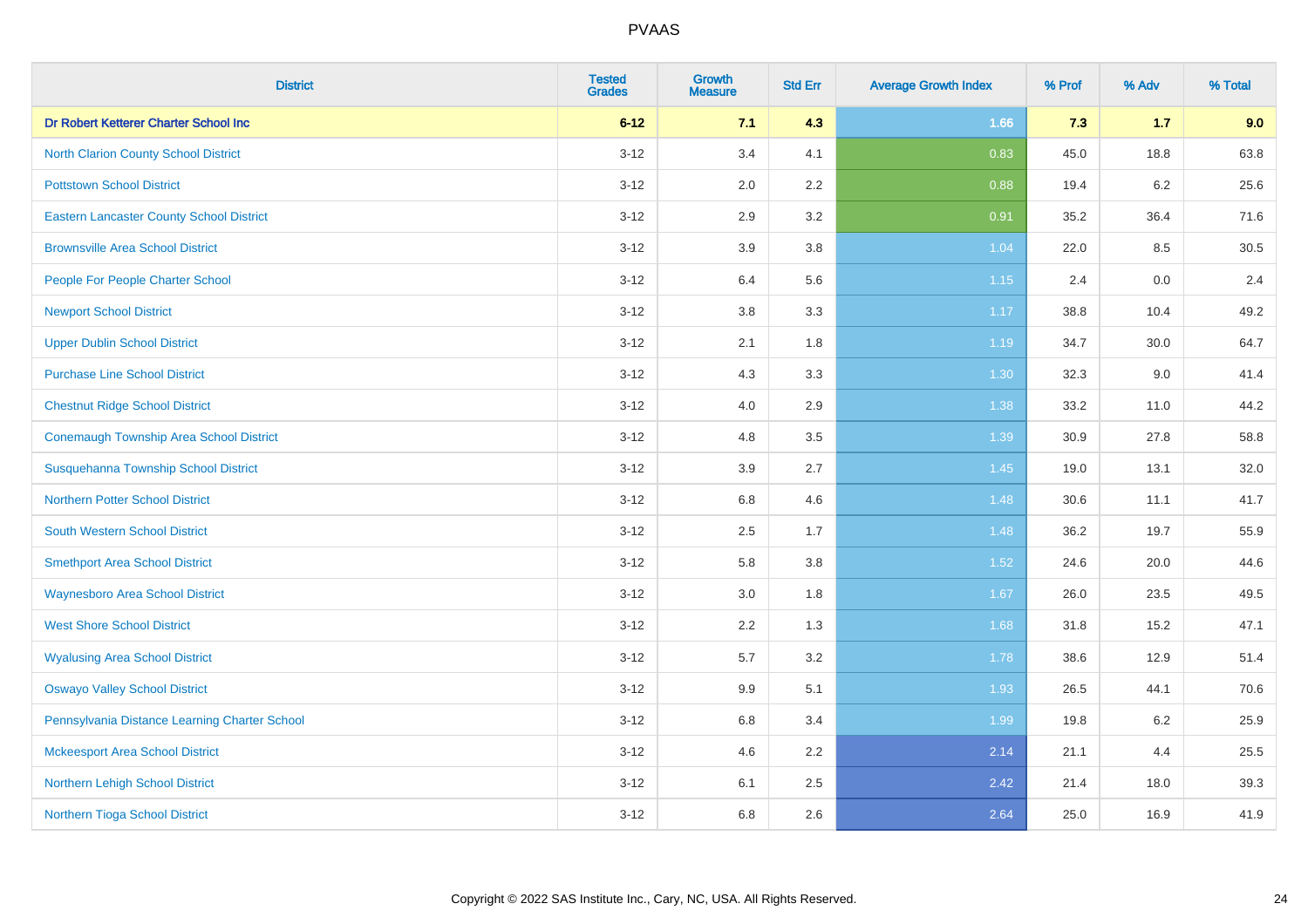| <b>District</b>                           | <b>Tested</b><br><b>Grades</b> | <b>Growth</b><br><b>Measure</b> | <b>Std Err</b> | <b>Average Growth Index</b> | % Prof | % Adv   | % Total |
|-------------------------------------------|--------------------------------|---------------------------------|----------------|-----------------------------|--------|---------|---------|
| Dr Robert Ketterer Charter School Inc     | $6 - 12$                       | 7.1                             | 4.3            | 1.66                        | 7.3    | $1.7$   | 9.0     |
| <b>Tamaqua Area School District</b>       | $3 - 12$                       | 6.5                             | 2.4            | 2.72                        | 34.3   | 17.5    | 51.8    |
| <b>Donegal School District</b>            | $3 - 12$                       | 5.9                             | 2.2            | 2.72                        | 34.1   | 23.1    | 57.2    |
| <b>Apollo-Ridge School District</b>       | $3 - 12$                       | 9.5                             | 3.0            | 3.23                        | 34.0   | 9.4     | 43.4    |
| <b>Kutztown Area School District</b>      | $3 - 12$                       | 9.3                             | 2.8            | 3.34                        | 38.5   | 14.6    | 53.2    |
| <b>William Penn School District</b>       | $3 - 12$                       | 7.0                             | 1.9            | 3.61                        | 14.0   | $7.2\,$ | 21.3    |
| <b>Dover Area School District</b>         | $3 - 12$                       | 7.1                             | 1.9            | 3.78                        | 33.0   | 18.7    | 51.7    |
| <b>Juniata County School District</b>     | $3 - 12$                       | 7.7                             | 2.0            | 3.81                        | 22.9   | 18.9    | 41.8    |
| <b>Radnor Township School District</b>    | $3 - 12$                       | 7.5                             | 1.9            | 4.03                        | 33.0   | 38.3    | 71.3    |
| <b>Elizabethtown Area School District</b> | $3-12$                         | 7.1                             | 1.7            | 4.19                        | 36.4   | 27.6    | 64.0    |
| <b>West Allegheny School District</b>     | $3-12$                         | 8.6                             | 2.0            | 4.34                        | 37.3   | 27.2    | 64.5    |
| <b>Conewago Valley School District</b>    | $3 - 12$                       | 7.6                             | 1.7            | 4.46                        | 41.3   | 19.4    | 60.6    |
| <b>Easton Area School District</b>        | $3 - 12$                       | 6.3                             | 1.3            | 4.91                        | 24.1   | 13.0    | 37.1    |
| Pen Argyl Area School District            | $3 - 12$                       | 12.8                            | 2.5            | 5.10                        | 28.5   | 23.8    | 52.3    |
| Penns Valley Area School District         | $3 - 12$                       | 14.1                            | 2.6            | 5.33                        | 29.6   | 23.3    | 52.9    |
| <b>Hermitage School District</b>          | $3 - 12$                       | 14.0                            | 2.5            | 5.59                        | 34.0   | 27.0    | 61.0    |
| Lampeter-Strasburg School District        | $3 - 12$                       | 11.0                            | 1.9            | 5.69                        | 35.4   | 32.3    | 67.7    |
| <b>Camp Hill School District</b>          | $3 - 12$                       | 20.7                            | 2.9            | 7.00                        | 32.3   | 41.4    | 73.7    |
| <b>Manheim Township School District</b>   | $3 - 12$                       | 10.9                            | 1.5            | 7.51                        | 30.9   | 31.0    | 61.9    |
| <b>Upper Darby School District</b>        | $3 - 12$                       | 11.2                            | 1.4            | 8.28                        | 23.8   | 11.8    | 35.6    |
| <b>Central York School District</b>       | $3 - 12$                       | 12.9                            | 1.5            | 8.64                        | 31.4   | 24.1    | 55.5    |
| <b>Loyalsock Township School District</b> | $3 - 12$                       | 26.7                            | 2.7            | 9.92                        | 36.8   | 35.1    | 71.9    |
| <b>Tyrone Area School District</b>        | $3 - 12$                       | 29.2                            | 2.3            | 12.86                       | 36.6   | 29.1    | 65.7    |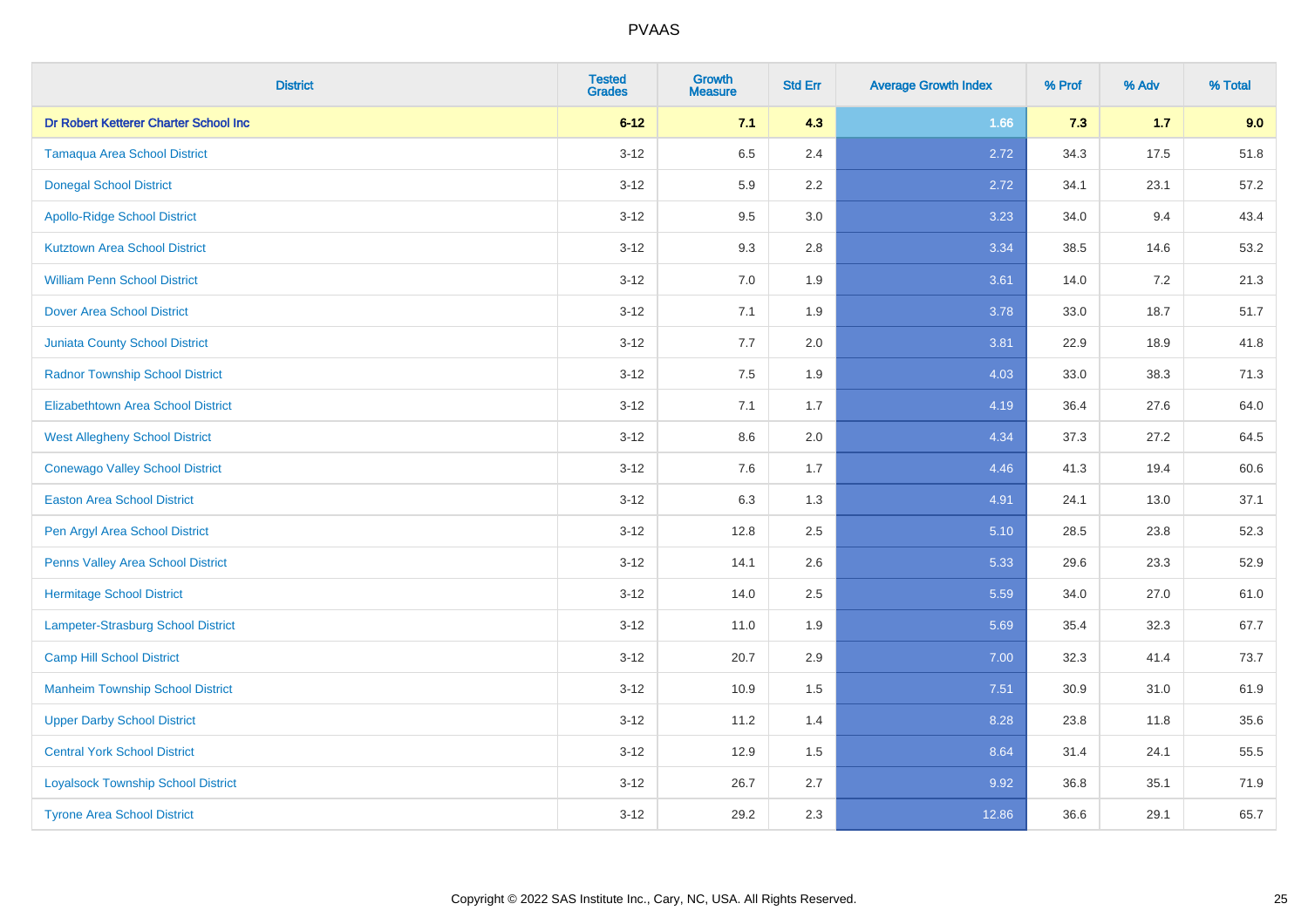| <b>District</b>                                                       | <b>Tested</b><br><b>Grades</b> | <b>Growth</b><br><b>Measure</b> | <b>Std Err</b> | <b>Average Growth Index</b> | % Prof | % Adv | % Total |
|-----------------------------------------------------------------------|--------------------------------|---------------------------------|----------------|-----------------------------|--------|-------|---------|
| Dr Robert Ketterer Charter School Inc                                 | $6 - 12$                       | 7.1                             | 4.3            | 1.66                        | 7.3    | 1.7   | 9.0     |
| <b>Cumberland Valley School District</b>                              | $3 - 12$                       | 18.6                            | 1.2            | 15.79                       | 31.3   | 39.2  | 70.5    |
| <b>Environmental Charter School At Frick Park</b>                     | $3-9$                          | $-6.2$                          | 3.7            | $-1.67$                     | 25.9   | 3.4   | 29.3    |
| Esperanza Academy Charter School                                      | $4 - 11$                       | 2.1                             | 2.1            | 1.01                        | 14.2   | 3.6   | 17.8    |
| <b>Mastery Charter School - Pickett Campus</b>                        | $6 - 10$                       | 2.7                             | 4.2            | 0.65                        | 20.6   | 0.0   | 20.6    |
| <b>Innovative Arts Academy Charter School</b>                         | $6 - 11$                       | $-7.2$                          | 2.5            | $-2.83$                     | 2.0    | 0.0   | 2.0     |
| La Academia Partnership Charter School                                | $6 - 11$                       | $-15.5$                         | 5.7            | $-2.70$                     | 2.3    | 0.0   | 2.3     |
| Perseus House Charter School Of Excellence                            | $6 - 11$                       | $-6.4$                          | 2.6            | $-2.50$                     | 0.9    | 0.0   | 0.9     |
| Urban Pathways 6-12 Charter School                                    | $6 - 11$                       | $-4.1$                          | 5.7            | $-0.72$                     | 0.0    | 0.0   | $0.0\,$ |
| <b>Evergreen Community Charter School</b>                             | $6 - 11$                       | $-1.1$                          | 4.7            | $-0.23$                     | 34.6   | 26.9  | 61.5    |
| Boys Latin Of Philadelphia Charter School                             | $6 - 12$                       | $-8.0$                          | 2.7            | $-3.02$                     | 1.4    | 0.0   | 1.4     |
| Center For Student Learning Charter School At Pennsbury               | $6 - 12$                       | $-3.3$                          | 6.0            | $-0.55$                     | 23.1   | 0.0   | 23.1    |
| Dr Robert Ketterer Charter School Inc                                 | $6 - 12$                       | 7.1                             | 4.3            | 1.66                        | 7.3    | 1.7   | 9.0     |
| 21st Century Cyber Charter School                                     | $6 - 12$                       | 6.6                             | 2.1            | 3.16                        | 29.0   | 21.8  | 50.8    |
| <b>Mastery Charter School - Gratz Campus</b>                          | $7 - 10$                       | $-9.5$                          | 4.6            | $-2.09$                     | 0.0    | 3.4   | 3.4     |
| Mastery Charter School - Shoemaker Campus                             | $7 - 10$                       | $-2.3$                          | 2.8            | $-0.81$                     | 10.1   | 3.7   | 13.8    |
| <b>Lincoln Park Performing Arts Charter School</b>                    | $7 - 11$                       | $-14.9$                         | 2.7            | $-5.45$                     | 39.3   | 8.9   | 48.2    |
| <b>Achievement House Charter School</b>                               | $7 - 11$                       | $-8.2$                          | 3.6            | $-2.28$                     | 16.7   | 2.8   | 19.4    |
| <b>Mastery Charter High School-Lenfest Campus</b>                     | $7 - 11$                       | $-1.8$                          | 5.8            | $-0.30$                     | 26.3   | 0.0   | 26.3    |
| <b>West Side CTC</b>                                                  | $9 - 10$                       | $-32.0$                         | 3.9            | $-8.16$                     | 5.9    | 0.0   | 5.9     |
| Lehigh Valley Charter High School For The Arts                        | $9 - 10$                       | $-11.8$                         | 2.5            | $-4.76$                     | 28.9   | 5.7   | 34.6    |
| <b>Columbia-Montour AVTS</b>                                          | $9 - 10$                       | $-7.1$                          | 2.8            | $-2.52$                     | 19.5   | 3.2   | 22.7    |
| Preparatory Charter School Of Mathematics, Science, Tech, And Careers | $9 - 10$                       | $-5.1$                          | 2.5            | $-2.03$                     | 6.3    | 1.4   | 7.7     |